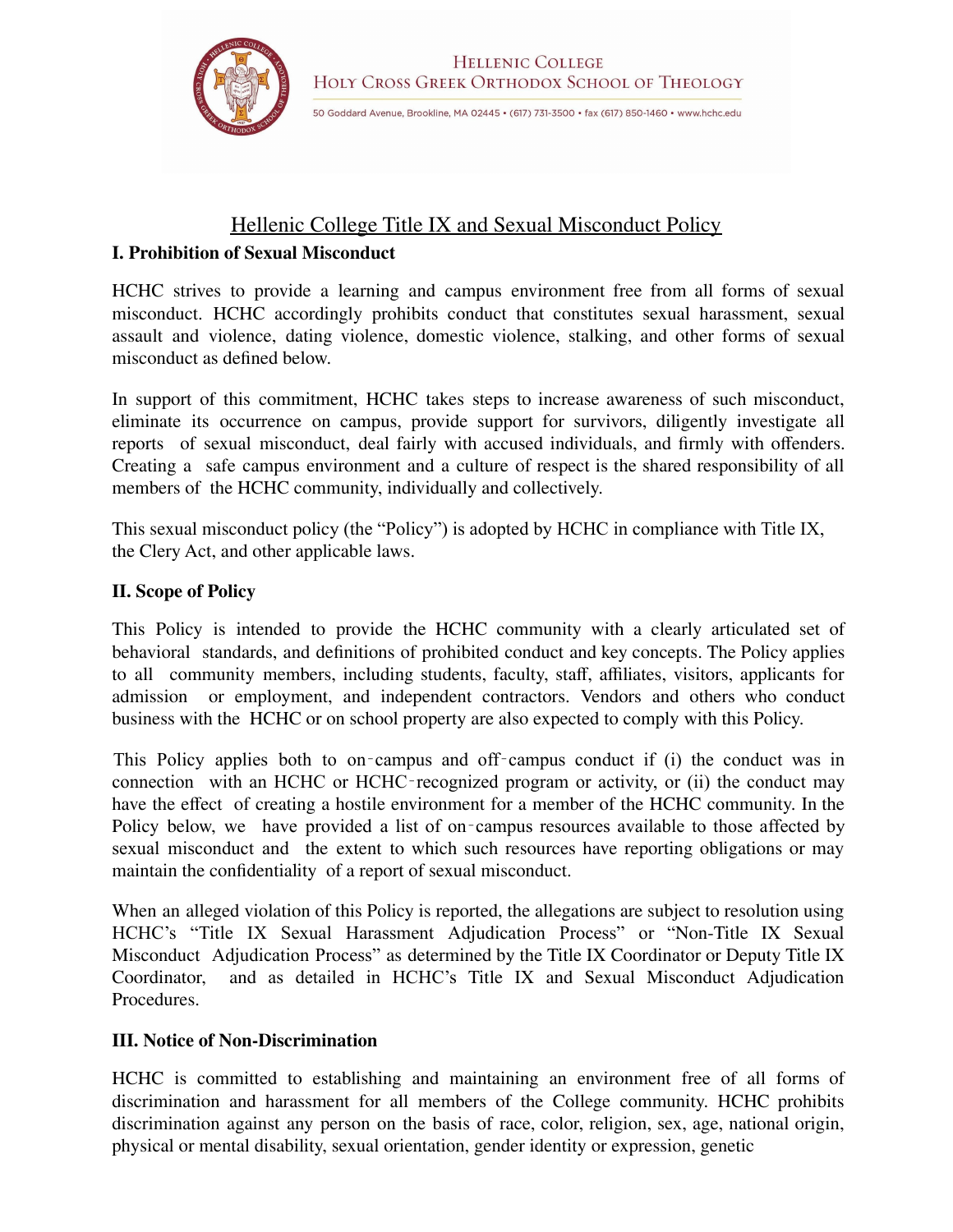

information, military service, or because of marital, parental, veteran status, or any other protected class.

HCHC does not discriminate on the basis of sex in its educational, extracurricular, athletic, or other programs, or in the context of employment. Sexual misconduct, including sexual harassment as defined in this Policy, is a form of sex discrimination prohibited by Title IX of the Education Amendments of 1972. Sex discrimination is also prohibited under Title VII of the Civil Rights Act of 1964, Massachusetts General Laws Chapter 151B, and other applicable statutes.

#### **IV. Coordination with HCHC's Non-Discrimination Policy**

HCHC recognizes that discrimination and harassment related to a person's sex can occur in connection with misconduct related to a person's sexual orientation, gender identity, or gender expression, race, color, ethnicity, national origin, religion, age, disability, or other protected class. Targeting a person on the basis of these characteristics is also a violation of state and federal law and College policy. Under these circumstances, HCHC will endeavor to coordinate the investigation and resolution efforts of sexual misconduct complaints with the investigation and resolution of complaints of discrimination or harassment based on other protected classes.

#### **V. Sexual Misconduct Definitions**

"Sexual misconduct" is a broad, non‐legal term that encompasses a wide range of behaviors, including but not limited to, sexual harassment, sex/gender discrimination, sexual assault, rape, stalking, and relationship violence (including dating and domestic violence). It is a violation of HCHC policy as well as applicable law to commit or to attempt to commit these acts. Sexual misconduct can occur between strangers or acquaintances, or people who know each other well, including between people who are or have been involved in an intimate or sexual relationship. It can be committed by anyone, regardless of gender or gender identity, and can occur between people of the same or different sex or gender. This Policy prohibits all forms of sexual misconduct.

#### **A. Title IX Sexual Harassment**

Sexual harassment is conduct on the basis of sex that satisfies one or more of the following: (i) An employee of the College conditioning the provision of an aid, benefit, or service of the college on an individual's participation in unwelcome sexual conduct, also known as *quid pro quo harassment*; (ii) Unwelcome conduct determined by a reasonable person to be so severe, pervasive, and objectively offensive that it effectively denies a person equal access to the college's education program or activity, also known as *hostile environment harassment*; or (iii) Sexual assault, dating violence, domestic violence, or stalking, as defined below.

## **1. Quid Pro Quo and Hostile Work or Learning Environment**

Sexual harassment is conduct on the basis of sex that satisfies one or both of the following: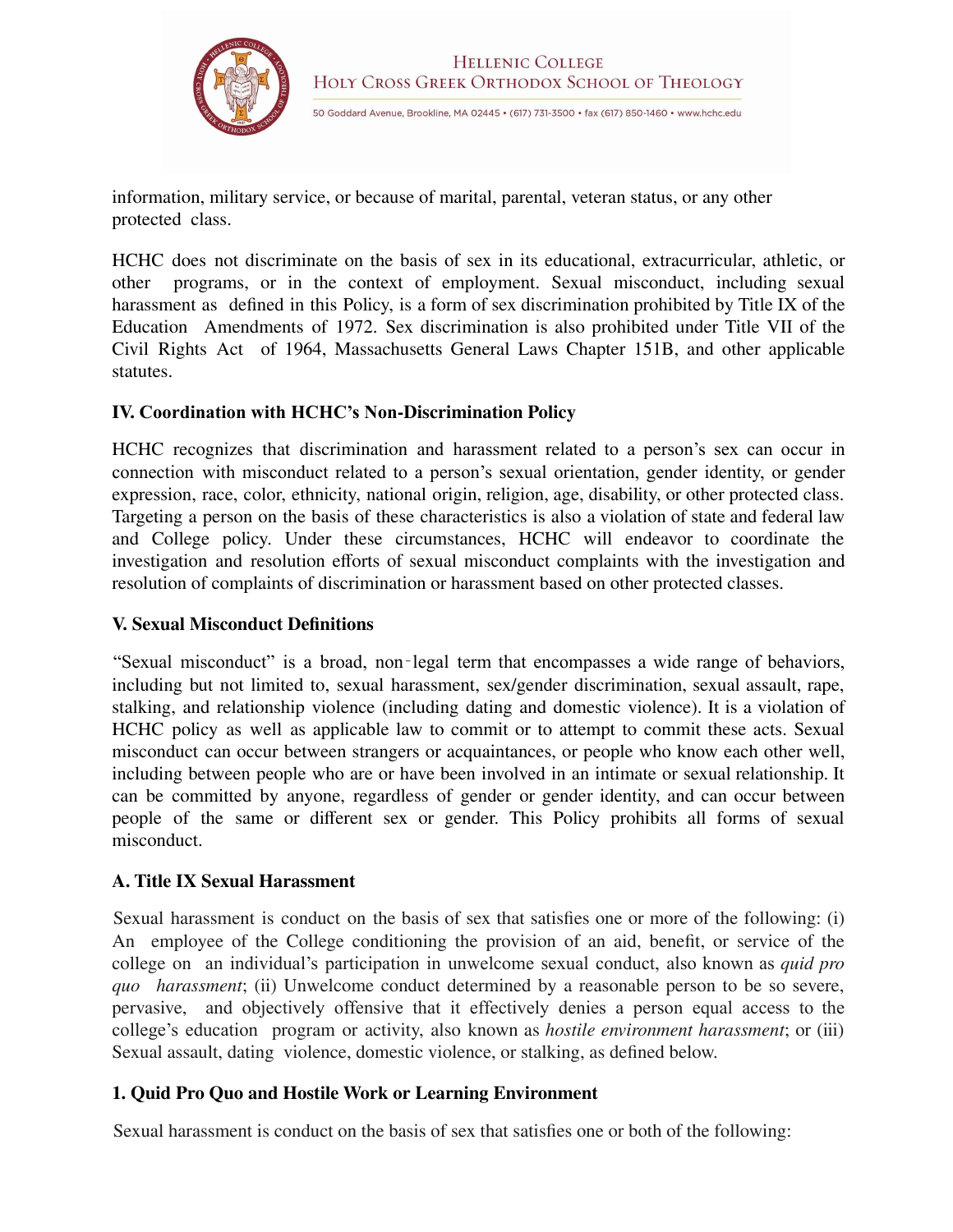

- (i) An employee of the College conditions the provision of an aid, benefit, or service of the College on an individual's participation in unwelcome sexual conduct (*quid pro quo sexual harassment*); or
- (ii) Unwelcome conduct determined by a reasonable person to be so severe, pervasive, **and** objectively offensive that it effectively denies a person equal access to the College's education program or activity (*hostile work or learning environment sexual harassment*).

Examples of quid pro quo and hostile work or learning environment sexual harassment may include, but are not limited to:

- Unwelcome sexual innuendos, propositions, sexual attention, or suggestive comments and gestures.
- Unwelcome physical contact of a sexual nature, such as touching, hugging, kissing, patting, or pinching, that is uninvited and unwanted or unwelcome by the other person.
- Humor and jokes about sex or gender-specific traits; sexual slurs or derogatory language directed at another person's sexuality or gender.
	- Insults and threats based on sex or gender, and other oral, written, or electronic communications of a sexual nature that a person communicates are unwelcome.
- Written graffiti or the display or distribution of sexually explicit drawings, pictures, or written materials; sexually charged name-calling; sexual rumors or ratings of sexual activity/performance; the circulation, display, or creation of e-mails or websites of a sexual nature.
- Non-academic display or circulation of written materials or pictures degrading to a person or gender group.
- Unwelcome attention, such as repeated, inappropriate flirting, inappropriate or repetitive compliments about clothing or physical attributes, staring, or making sexually oriented gestures.
	- Change of academic or employment responsibilities (increase in difficulty or decrease of responsibility) based on sex, gender identity or expression, or sexual orientation.
- Use of a position of power or authority to: (i) threaten or punish, either directly or by implication, for refusing to tolerate harassment, for refusing to submit to sexual activity, or for reporting harassment; or (ii) promise rewards in return for sexual favors.
- Acts of verbal, nonverbal, or physical aggression, intimidation, or hostility based on sex or sex-stereotyping.
- Acts of sexual assault, dating violence, domestic violence, or stalking as defined below.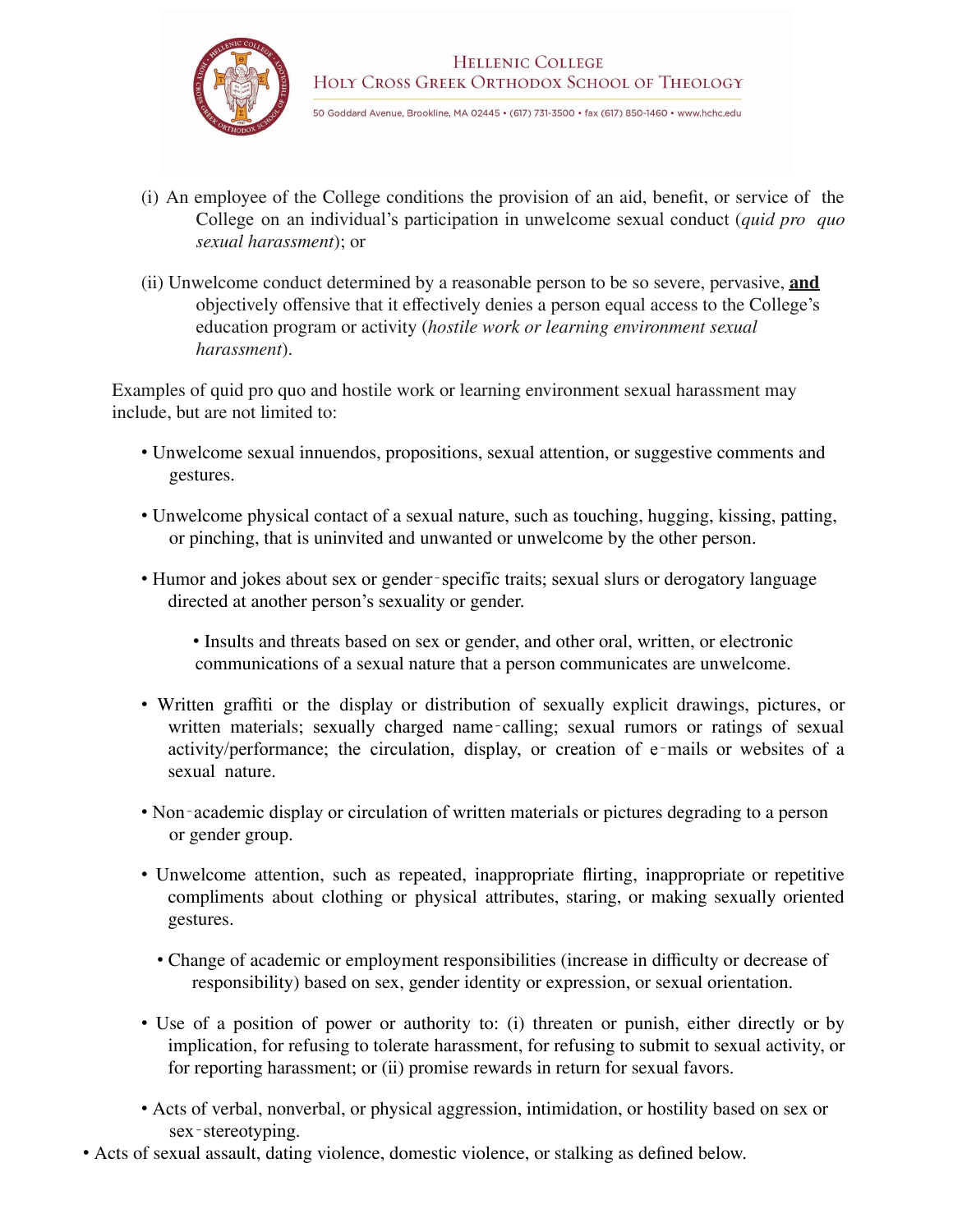

#### **2. Sexual Assault**

Sexual assault is a form of sexual harassment that includes the following:

- **Rape:** non-consensual penetration no matter how slight, of any orifice (oral, anal, or vaginal) with a body part or object.
- **Indecent Assault and Battery:** non-consensual sexual contact that does not involve penetration of a bodily orifice.
- **Incest:** sexual activity between family members or close relatives.
- **Statutory rape:** sexual intercourse with an individual under 16 years old in Massachusetts.

#### **3. Dating Violence**

Dating violence means violence committed by a person who is or has been in a social relationship of an intimate nature with the victim. The existence of such a relationship will be determined based on: (i) the length of the relationship; (ii) the type of relationship; and (iii) the frequency of interaction between the persons involved in the relationship.

#### **4. Domestic Violence**

Domestic violence includes felony or misdemeanor crimes of violence committed by a current or former spouse or intimate partner of the victim, by a person with whom the victim shares a child in common, by a person who is cohabiting with or has cohabited with the victim as a spouse or intimate partner, or by a person similarly situated to a spouse of the victim under the domestic or family violence laws of the state of Massachusetts. Individuals who are victims of domestic abuse in Massachusetts may seek an abuse prevention order, also known as a "restraining order" or "209A order," in addition to pursuing criminal charges and charges through the student conduct system, if the offender is an HCHC student. For more information on Massachusetts law, see https://malegislature.gov/Laws/GeneralLaws/PartII/TitleIII/Chapter209A.

#### **5. Stalking**

Stalking means engaging in a course of conduct directed at a specific person that would cause a reasonable person to (i) fear for their safety or the safety of others; or (ii) suffer substantial emotional distress.

Course of conduct means two or more acts, including, but not limited to, acts in which the a person directly, indirectly, or through third parties, by any action, method, device, or means, follows, monitors, observes, surveils, threatens, or communicates to or about a person, or interferes with a person's property. Substantial emotional distress means significant mental suffering or anguish that may but does not necessarily require medical or other professional treatment or counseling.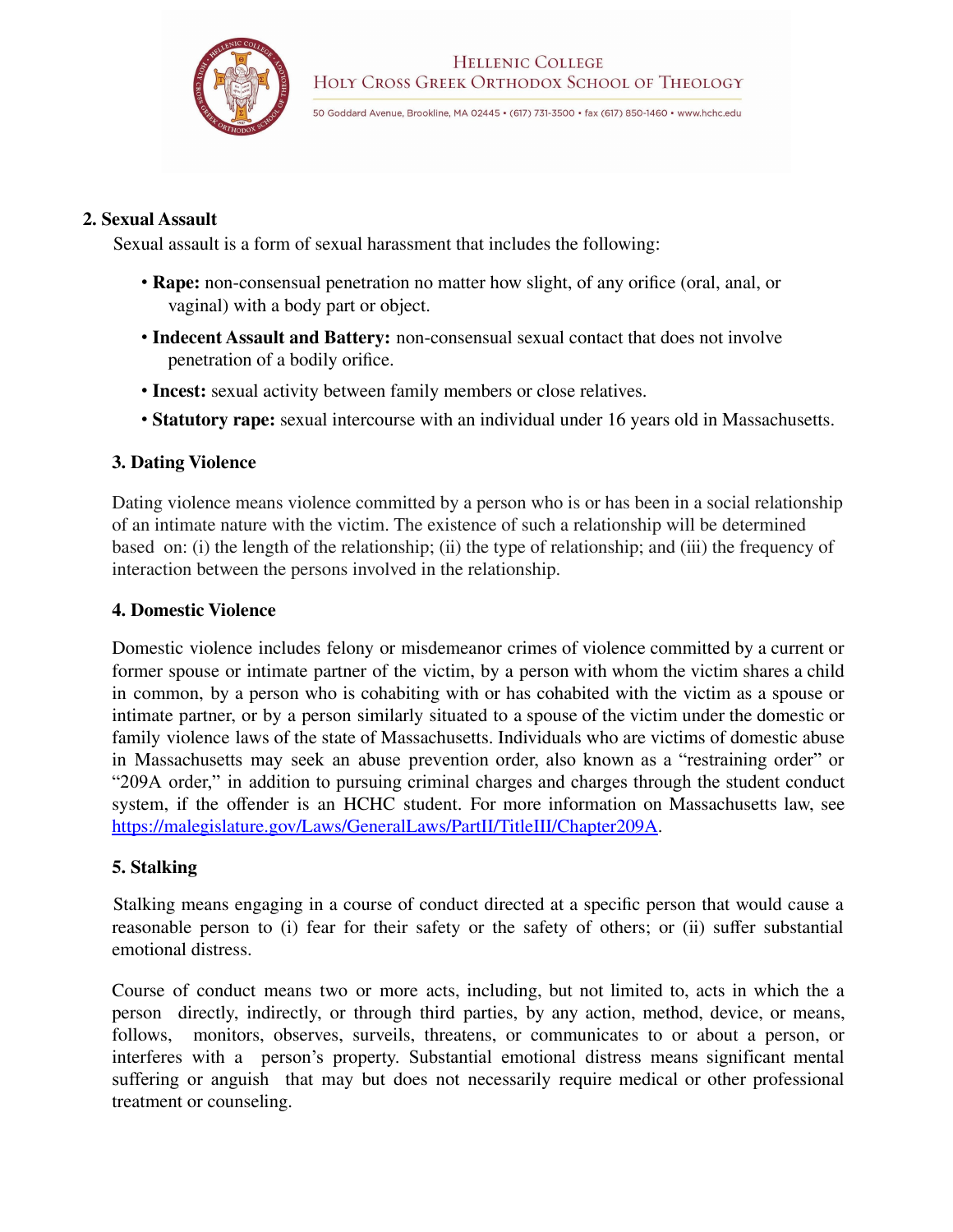

## **B. Non-Title IX Sexual Harassment**

The definition of non-Title IX sexual harassment mirrors the definition of Title IX sexual harassment included above in Section V(A) with one exception: while Title IX hostile work or learning environment sexual harassment requires that the sexual conduct be severe, pervasive, **and** objectively offensive, non-Title IX hostile work or learning environment sexual harassment requires that the sexual conduct be severe **or** pervasive, and objectively offensive.

In addition, non-Title IX sexual harassment applies to circumstances where:

- The alleged misconduct occurred outside of the United States;
- The alleged misconduct did not occur in an educational program or activity controlled by HCHC (including buildings or property controlled by recognized student organizations);
- HCHC does not have control over the respondent; or
- At the time of filing a formal complaint, the complainant is not participating in or attempting to participate in HCHC's education program or activity.

In these instances, non-Title IX sexual harassment will be adjudicated under the Non-Title IX Sexual Misconduct Adjudication Process. In all other instances, allegations of sexual harassment will proceed under the Title IX Sexual Harassment Adjudication Process. Where a complainant alleges that both Title IX and non-Title IX sexual harassment have occurred, the entire matter will proceed in accordance with the Title IX Sexual Harassment Adjudication Process.

## **C. Other Sexual Misconduct Definitions**

#### **1. Sexual Coercion**

Coercion is unreasonable pressure for sexual activity. Coercive conduct differs from seductive conduct based on factors such as the type and/or extent of the pressure used to obtain consent. When someone makes clear that they do not want to engage in certain sexual activity, that they want to stop, or that they do not want to go past a certain point of sexual interaction, continued pressure beyond that point can be coercive.

#### **2. Sexual Exploitation**

Sexual exploitation involves taking sexual advantage of another person and includes, without limitation: indecent exposure; causing or attempting to cause the incapacitation of another person in order to gain a sexual advantage over them; causing the prostitution of another person; recording, photographing, or transmitting images of private sexual activity and/or the intimate parts of another person without consent; observing or allowing third parties to observe private sexual acts or otherwise violating a person's sexual privacy without consent; and knowingly or recklessly exposing another person to a significant risk of sexually transmitted infection.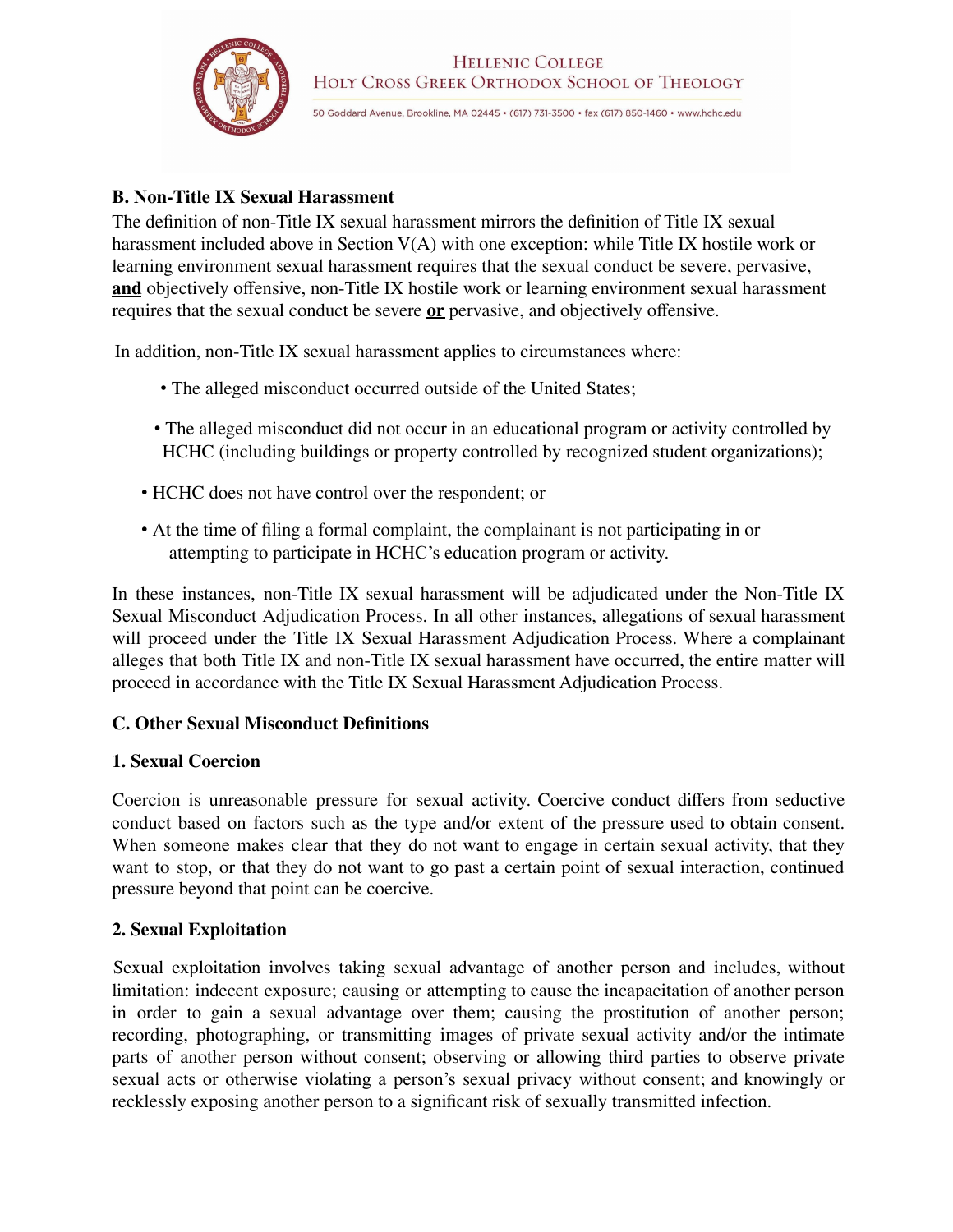

## **3. Online Harassment and Misconduct**

This Policy extends to online manifestations of any of the behaviors prohibited above, when those behaviors occur in or have an effect on HCHC's learning environment and activities or College networks, technology, or equipment.

Although HCHC may not control websites, social media, and other venues in which harassing communications are made, when such communications are reported to HCHC it will attempt to address and mitigate the effects.

Members of the community are encouraged to be good digital citizens and to refrain from online misconduct, such as feeding anonymous gossip sites, sharing inappropriate content via social media, unwelcome sexual or sex-based messaging, distributing or threatening to distribute revenge pornography, breaches of privacy, or otherwise using the ease of transmission and/or anonymity of the Internet or other technology to harm another member of the HCHC community.

## **4. Consent**

Sexual activity requires consent, which is defined as affirmative, unambiguous, and voluntary agreement to engage in specific sexual activity throughout a sexual encounter. Consent cannot be inferred from the absence of a "no"; a clear "yes," verbal or otherwise, is necessary. Consent to some sexual acts does not imply consent to others, nor does past consent to a given act imply present or future consent. Consent must be ongoing throughout a sexual encounter and can be revoked at any time. There is no consent when there is force, expressed or implied, or when coercion, intimidation, threats, or duress is used, or when a person is incapacitated, as defined below. Whether a person has taken advantage of a position of influence over another person may be a factor in determining consent. Consent is never present if an individual is under the legal age of consent, which is 16 in Massachusetts.

## **5. Incapacitation**

Consent cannot be obtained from someone who is asleep or otherwise mentally or physically incapacitated, whether due to alcohol, drugs, or some other condition. A person is mentally or physically incapacitated when that person lacks the ability to make or act on considered decisions to engage in sexual activity. Engaging in sexual activity with a person whom you know – or reasonably should know – to be incapacitated constitutes sexual misconduct. The impact of alcohol and drugs varies from person to person; however, warning signs of possible incapacitation include slurred speech, unsteady gait, impaired coordination, inability to perform personal tasks such as undressing, inability to maintain eye contact, vomiting, and emotional volatility.

## **6. Collateral Misconduct**

The resolution processes described in HCHC's Title IX and Sexual Misconduct Adjudication Procedures may also be used to address collateral misconduct. This includes misconduct that arises from the investigation of, or occurs in conjunction with, reported sexual misconduct (e.g.,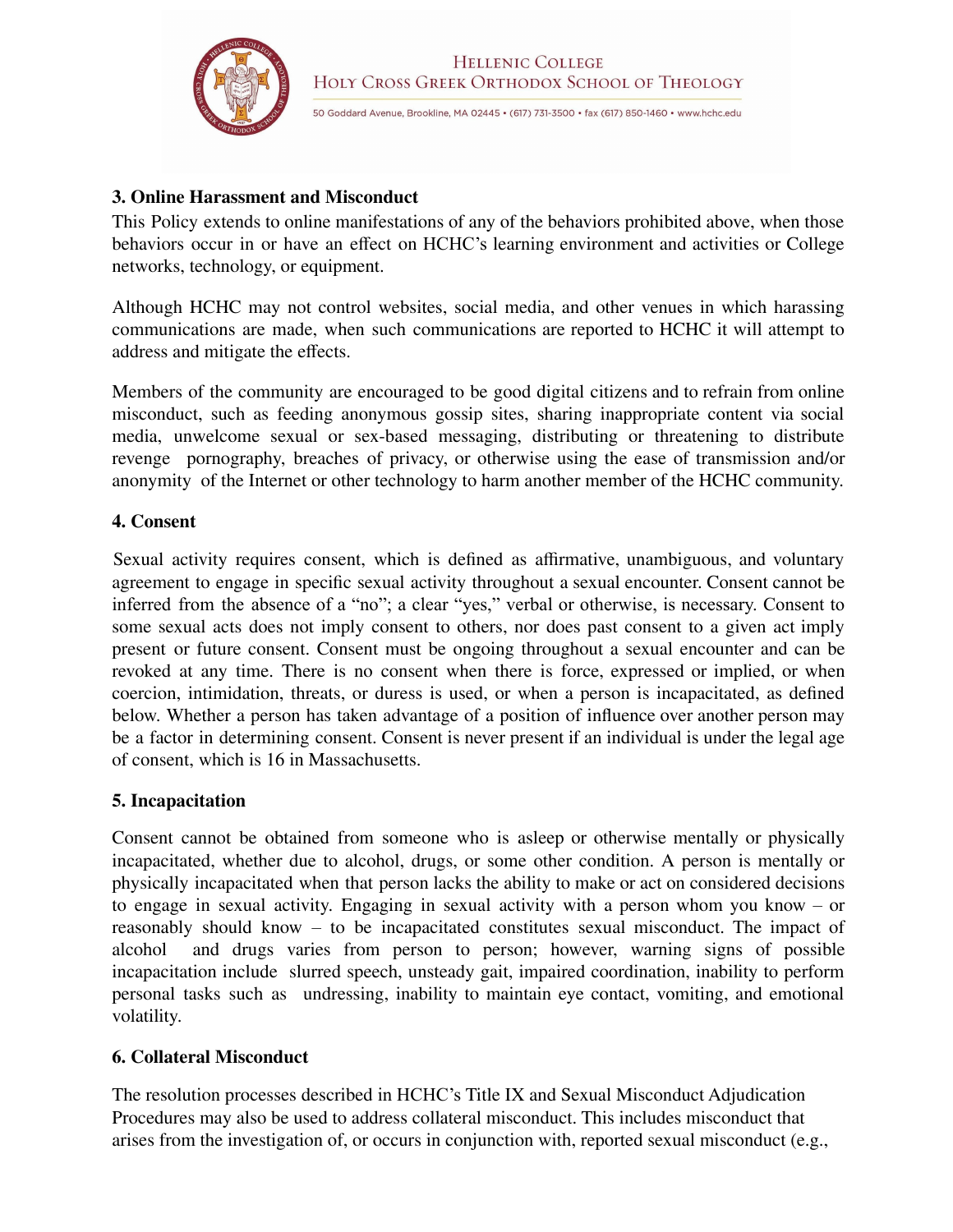

vandalism, violation of a no contact order, etc.) All other allegations of misconduct unrelated to incidents covered by this Policy will be addressed through procedures described in the student, faculty, and staff handbooks.

#### **7. Complainant, Respondent, and the Parties**

The person filing a complaint of sexual misconduct is called the complainant. The person alleged to have committed the sexual misconduct is called the respondent. The respondent is presumed not responsible for the alleged conduct until a determination regarding responsibility is made at the conclusion of the investigation and adjudication process. The complainant and respondent are collectively referred to as the parties.

#### **VI. Reporting Sexual Misconduct**

Individuals are encouraged to report alleged incidents of sexual misconduct immediately, whether they are a victim or observer of an incident, in order to maximize HCHC's ability to respond promptly and effectively by taking steps to end the behavior, prevent its recurrence, and address its effect. Incidents can be reported to the following individuals by telephone, e-mail, mail, or in‐ person at any time:

Title IX Investigator Title IX Coordinator (617) 582-3216 (617) 850-1297 [phalikias@hchc.edu](mailto:phalikias@hchc.edu) galexander@hchc.edu 50 Goddard Ave 50 Goddard Ave. Brookline, MA Brookline, MA

Fr. Michael Kouremetis Marcie Moline (617) 850-1297 (617) 850-1283 50 Goddard Ave. 50 Goddard Ave. Brookline, MA Brookline, MA

New England Campus Security 617-322-6372

Fr. Philip Halikias D.Min Dn. Gary Alexander J.D M.Div.

Dean of Student Life Campus Housing and Security

#### **A. Mandated Reporting**

Faculty and staff may report incidents to the Title IX Coordinator or Deputy Title IX Coordinator, a supervisor, a dean, or a department head. In general, when one of these offices receives a report, HCHC must commence an investigation. All reports of such incidents will be disclosed to the Title IX Coordinator or Deputy Title IX Coordinator.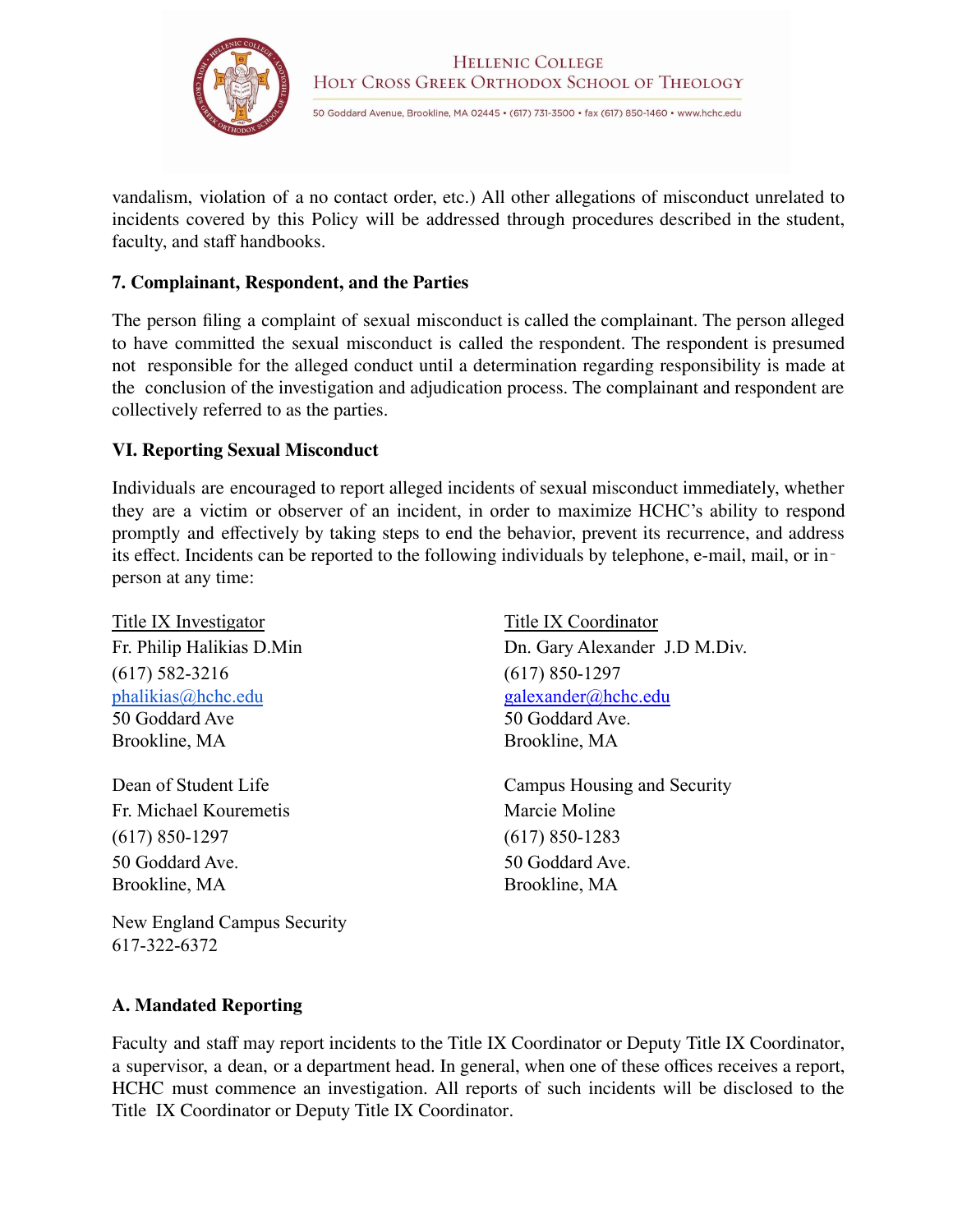

HCHC recognizes that student complainants may be most comfortable disclosing sexual misconduct to a College employee they know well, such as a faculty member or resident advisor ("RA"). Students are welcome to speak with them but should understand that RAs are considered "mandated reporters." All HCHC employees who have the authority to institute corrective measures on behalf of the College are mandated reporters. These employees include the Title IX Coordinator, Deputy Title IX Coordinator, the Dean of Student Life, and Campus Housing and Security. Mandated reporters must promptly share with the Title IX Coordinator or Deputy Title IX Coordinator all known details of a report made to them in the course of their employment, including the identity of the parties.

Before a student discloses an incident of sexual misconduct, HCHC employees will try to ensure that the student understands their reporting obligations and if the student does not wish to report the allegation to the Title IX Coordinator, direct the student to confidential resources. Similarly, before a faculty or staff member discloses an incident of sexual misconduct, the person to whom the disclosure is to be made will endeavor to ensure that the faculty or staff member understands their reporting obligations. Below, we have identified the confidential resources available to students, faculty, and staff who do not wish to file a complaint or trigger an investigation, or who would like to better understand their options.

#### **B. Confidential Resources**

Incidents may be reported confidentially to the Office of Spiritual Formation and Counseling Services. Disclosure to these individuals will not trigger an investigation into the complainant's allegations against the complainant's wishes.

Counseling and Spiritual Formation Counseling and Spiritual Formation

Ms. Betty Paganis (617) 850-1206 Dr. Robert Murray (617) 850-1205

Mental health counselors are bound to professional standards regarding confidentiality and will not reveal the complainant's identity to the Title IX Coordinator or Deputy Title IX Coordinator unless there is an imminent safety concern or as otherwise required by law.

These resources can explain options for obtaining additional support from HCHC and off-campus resources. These resources can also arrange for medical care and accompany complainants, or arrange for someone to accompany complainants, to seek such care. Students may use these resources to talk to someone about an incident of sexual misconduct in a confidential manner whether or not they decide to make an official report or to participate in the HCHC complaint resolution process or the criminal justice system. These offices are familiar with the College's complaint resolution processes, can explain what to expect, and can provide support while disciplinary or criminal processes are pending.

## **C. Other HCHC Employees**

HCHC employees who are not mandated reporters, or who are a confidential resource, may keep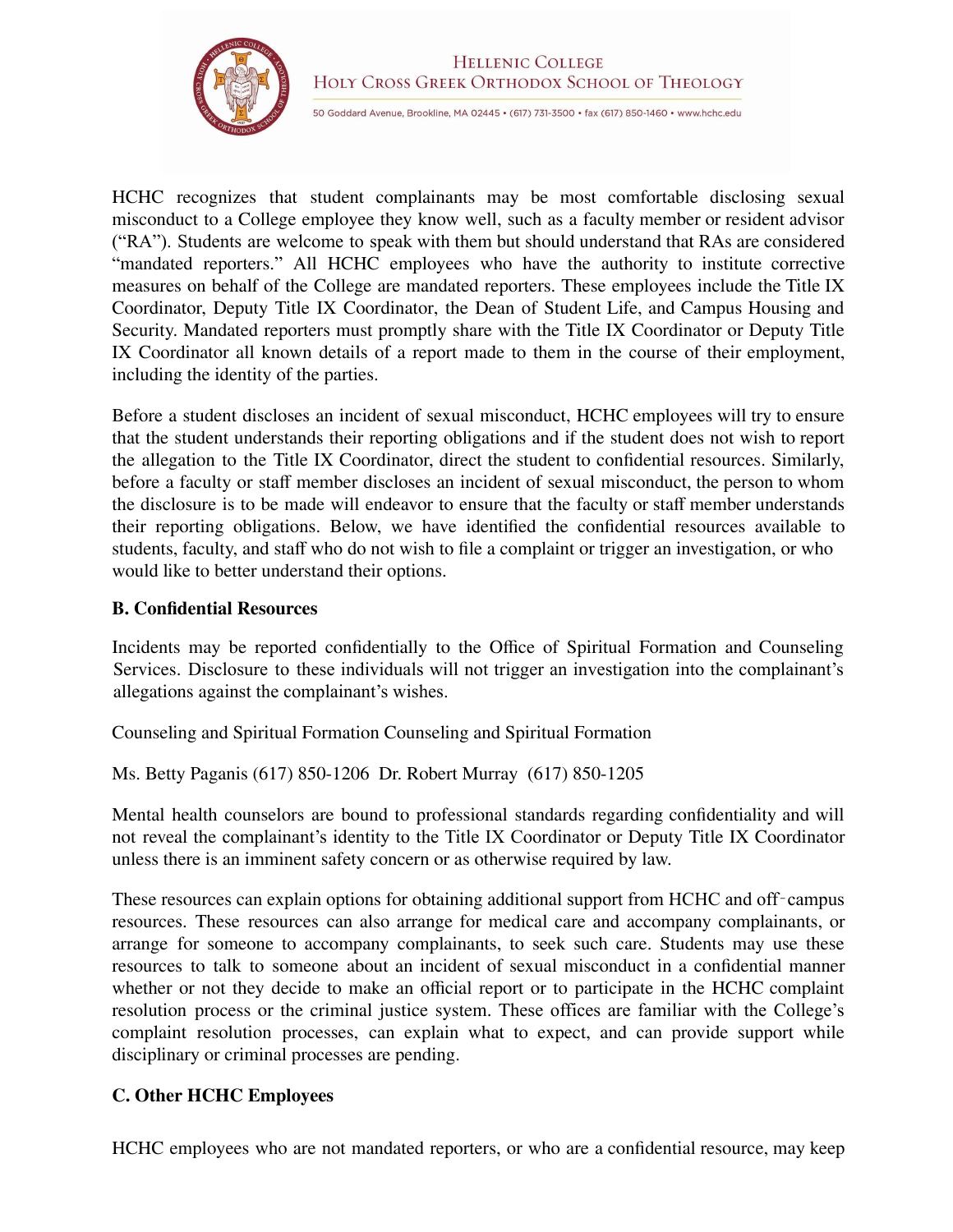

reports of sexual misconduct confidential, although HCHC encourages these individuals to assist those who report concerns to them regarding sexual misconduct. If you are unsure whether an HCHC employee is a mandated reporter, you should ask them before you share your concerns with them.

## **VII. Privacy/Information-Sharing**

#### **A. Anonymous Reporting**

Anonymous reports will be investigated by the College to the extent possible; however, anonymous notice typically limits the College's ability to investigate, respond, and provide remedies, depending on what information is shared.

## **B. When a Complainant Does Not Wish to Proceed with an Investigation**

If a complainant wishes to remain anonymous or does not want a formal complaint to be pursued, they may make such a request to the Title IX Coordinator, who will evaluate that request in light of the duty to ensure the safety of the campus and to comply with state or federal law.

The Title IX Coordinator has ultimate discretion over whether HCHC proceeds when the complainant does not wish to do so, and the Title IX Coordinator may sign a formal complaint to initiate a grievance process if a compelling threat to health or safety could exist.

When determining whether it is reasonable to believe that a compelling threat to health or safety could exist, the Title IX Coordinator will consider a range of factors, including:

- Whether the respondent is likely to commit additional acts of sexual or other violence; •
- Whether there have been other sexual misconduct complaints about the same respondent;
- Whether the respondent has a history of arrests or records from a prior school indicating a history of violence;
- Whether the respondent threatened further sexual misconduct or other violence against the complainant or others;
- Whether the sexual misconduct was committed by multiple respondents; •

The sexual misconduct was perpetrated with a weapon;

- The complainant is a minor;
- The respondent is an HCHC employee;
- HCHC possesses other means to investigate the sexual misconduct (e.g., security cameras or personnel, physical evidence); or
- The complainant's report reveals a pattern of perpetration (e.g., via illicit use of drugs or alcohol) at a given location or by a particular person or group.

In cases in which the complainant requests that no formal action be taken, and the circumstances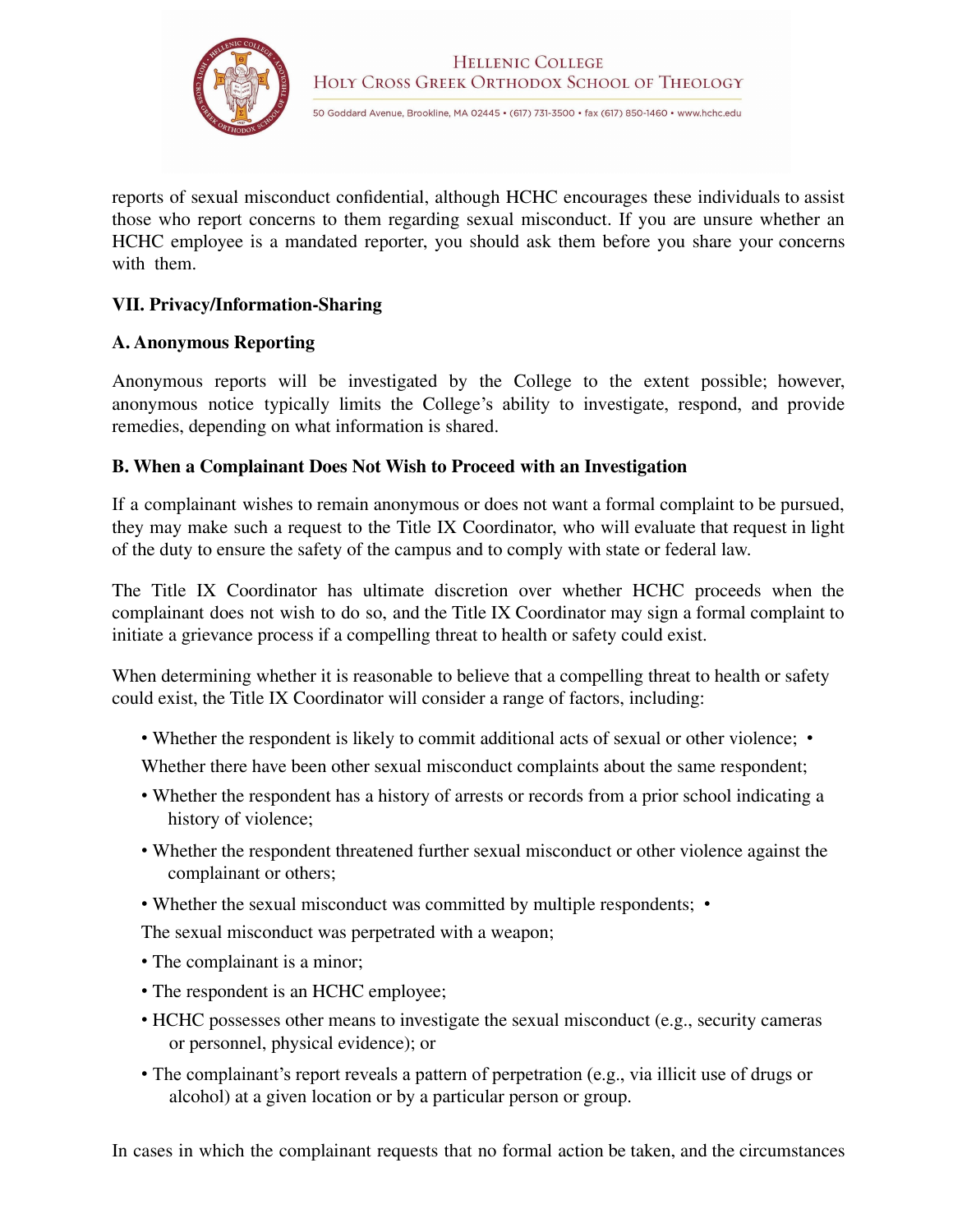

allow the College to honor that request, the Title IX Coordinator will offer informal resolution options, supportive measures, and remedies to the complainant and the community, but will not otherwise pursue formal action.

#### **VIII. Campus and Community Resources and Support**

HCHC offers non-judgmental and confidential support through the Office of Spiritual Formation and Counseling Services to any party involved in a sexual misconduct incident. HCHC encourages all community members affected by sexual misconduct to seek immediate assistance. Doing so promptly may be important to ensure the person's physical safety or to obtain medical care or other support. It may also be necessary to preserve evidence, which can assist HCHC and/or law enforcement in responding effectively.

HCHC encourages complainants to pursue criminal action for incidents of sexual misconduct that may also be crimes under Massachusetts law. HCHC will also assist a complainant in making a criminal report and will cooperate with law enforcement agencies if a complainant decides to pursue the criminal process to the extent permitted by law. However, a complainant may also choose not to pursue criminal action.

#### *Evidence Collection and Medical Treatment*

Sexual Assault Nurse Examiners (SANEs) are specially trained nurses who provide immediate, compassionate, and comprehensive medical-legal evaluation and treatment.

• Beth Israel Deaconess Medical Center ER (preferred hospital), 617-754-2323 •

Brigham and Women's Hospital ER, 617‐732‐5636

• Any other hospital or medical facility with a SANE

#### *Counseling and Support*

- Boston Area Rape Crisis Center 24-hour hotline, 800-841-8371, www.barcc.org
- Fenway Community Health Violence Recovery Program, 617‐927‐6250, www.fenwayhealth.org

#### *Domestic Violence Support and Advocacy*

• Jane Doe, Inc., http://janedoe.org

#### *Reporting and Legal Support*

- Greater Boston Legal Services, 617-371-1234, https://gbls.dbdes.info/ourwork/family‐law
- Victim Rights Law Center, 617‐399‐6720 *Government Resources*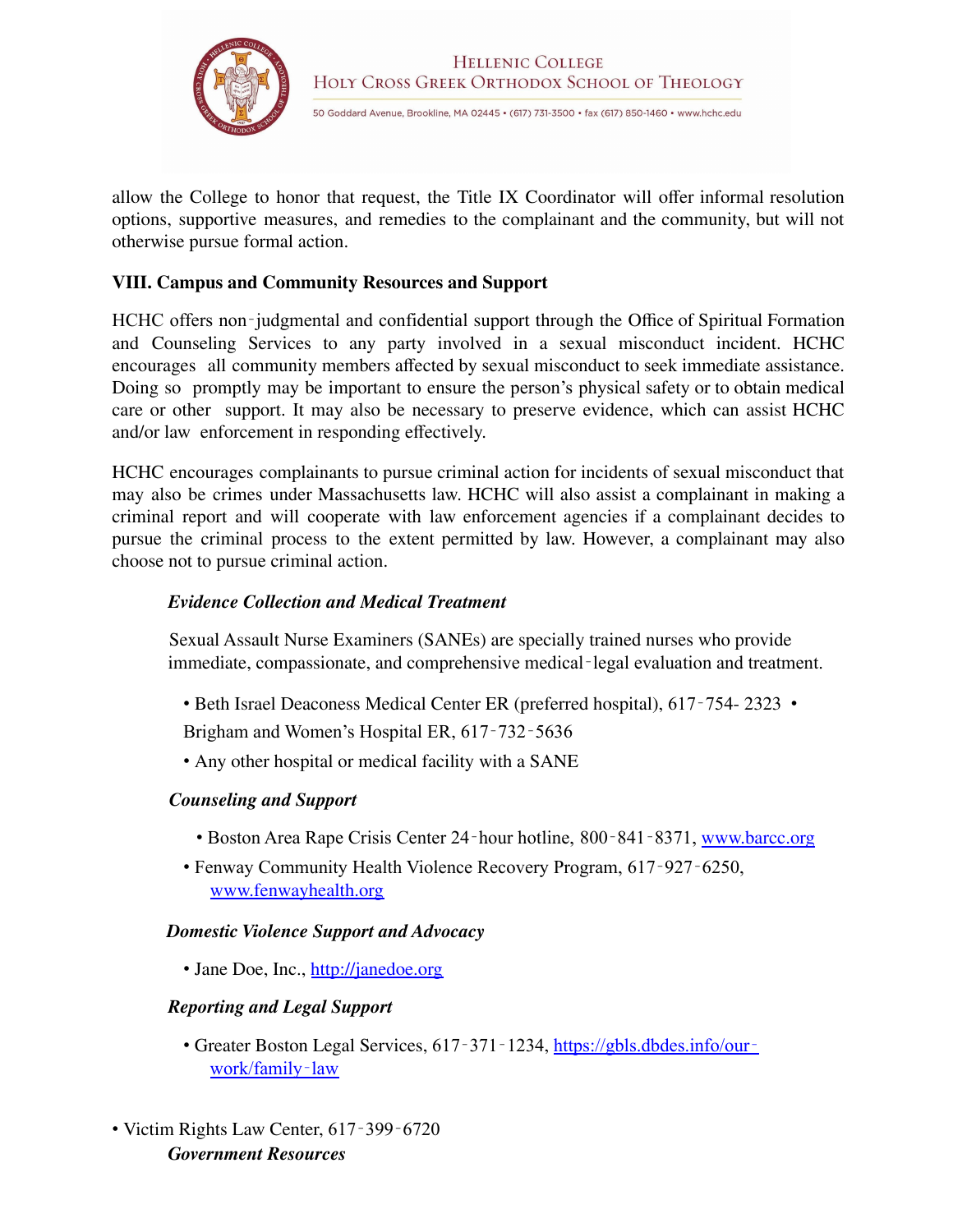

• White House Task Force to Protect Students from Sexual Assault, notalone.gov

#### **IX. Retaliation Prohibited**

It is a violation of this policy and applicable laws to retaliate against or intimidate any individual who brings a complaint under this policy or who cooperates with or otherwise participates in the investigation or resolution of a complaint under this policy. HCHC will take steps to prevent retaliation and intimidation and will also take strong responsive action if HCHC determines that retaliation has occurred. Any such acts should be reported promptly to the Title IX Coordinator or Deputy Title IX Coordinator. This policy also applies to any allegation that a member of the community has attempted to prevent an individual from reporting sexual misconduct.

#### **X. False Statements**

It is a violation of HCHC's code of conduct to knowingly make a false statement or knowingly provide false information in connection with a report, investigation, or adjudication of sexual misconduct under this Policy. This prohibition does not apply to information or statements that are provided in good faith but are ultimately unsubstantiated. Students who violate this prohibition may be subject to discipline as a collateral offense under this Policy or under the College's student conduct procedures.

#### **Hellenic College Title IX and Sexual Misconduct Adjudication Procedures I.**

#### **Overview/Introduction**

The following procedures apply to all reports and complaints of sexual misconduct brought against HCHC students and employees. These procedures provide information about resources, reporting options, and prompt and equitable resolution options. HCHC is committed to implementing these procedures in a manner that is consistent with applicable law and is fair and equitable for all participants.

In May 2020, the Department of Education issued new regulations governing schools' responses to certain types of sexual misconduct. Those regulations, which became effective August 14, 2020, require that all post-secondary institutions use specific procedures to address allegations of what the College refers to as "Title IX sexual harassment." Allegations of Title IX sexual harassment will be addressed by the Title IX Sexual Harassment Adjudication Process described in Section XIII. All other sexual misconduct allegations will be addressed by the Non-Title IX Sexual Misconduct Adjudication Process described in Section XIV. The remaining sections of these Procedures apply to both Title IX sexual harassment and non-Title IX sexual misconduct allegations.

#### **II. Filing a Complaint**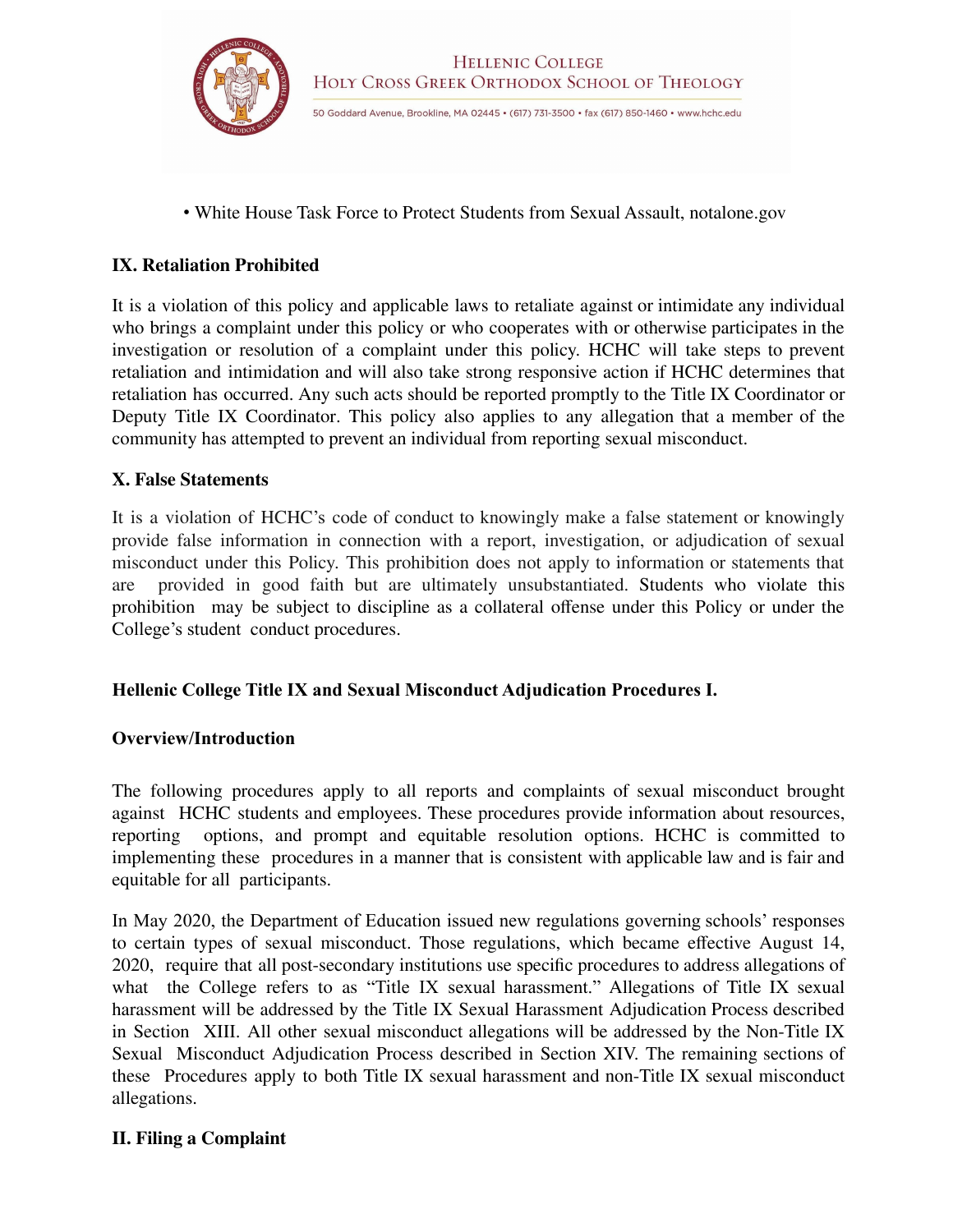

To initiate HCHC's investigation and adjudication process, or to pursue informal resolution, a complaint must be filed. Anyone (including current and former students, faculty, staff, visitors, or alumni) who believes they have experienced sexual misconduct or harassment may file a complaint.

To initiate the investigative process, the complainant must submit a signed (digitally or physically), written complaint to the Title IX Coordinator or Deputy Title IX Coordinator. The complaint must contain sufficient information regarding the complainant's allegations to allow the respondent to understand the allegations and adequately respond to them, and for HCHC to initiate an investigation. The complaint must include the name of the respondent, if known; the date or approximate date of the alleged misconduct; and a description of the misconduct, including its

location. After receiving a complaint, the Title IX Coordinator or Deputy Title IX Coordinator will contact the complainant to request additional information if the complaint contains insufficient information regarding the allegations. If the investigation reveals other related allegations of instances of sexual misconduct that were not included in the complaint, the complainant will have the opportunity to amend the complaint to include these allegations.

HCHC may consolidate multiple complaints in situations that arise out of the same facts or circumstances and involve more than one complainant, more than one respondent, or what amounts to counterclaims by one party against the other. As described in Section  $V(C)(6)$  of the College's Title IX and Sexual Misconduct Policy, the College may also choose to consolidate a complaint of sexual misconduct with an allegation of collateral misconduct.

In limited circumstances, the Title IX Coordinator may sign a formal complaint and initiate an investigation and adjudication process without the complainant's participation. In deciding what circumstances require an investigation, the Title IX Coordinator may consider a variety of factors as described in Section VII(B) of the College's Title IX and Sexual Misconduct Policy.

The Title IX Coordinator's decision to sign a formal complaint will generally occur only after the Title IX Coordinator has contacted the complainant to discuss the availability of supportive measures and explained the process for filing a formal complaint. If the Title IX Coordinator files a formal complaint, the complainant is invited, but not required, to participate in the investigation and adjudication process.

Other than the Title IX Coordinator, no third party can file formal complaints, but they can report sexual misconduct as described in Section VI of the College's Title IX and Sexual Misconduct Policy.

## **III. Supportive Measures**

The Title IX Coordinator or Deputy Title IX Coordinator may, at any time during the investigation or the processing of a complaint of sexual misconduct, recommend that the College provide supportive protections or remedies. The parties may also submit requests for supportive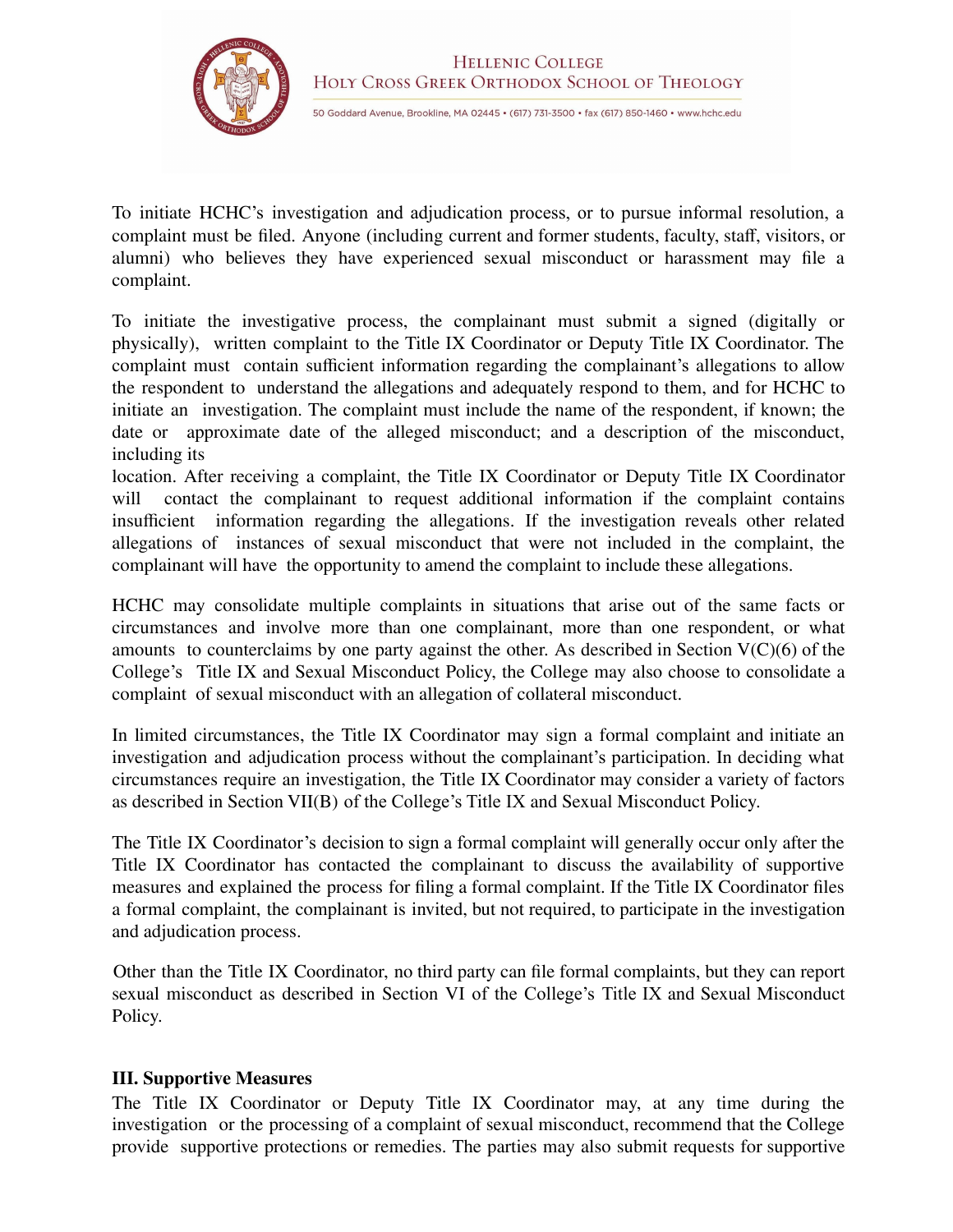

measures. Supportive measures are non-disciplinary, non-punitive individualized services offered as appropriate, as reasonably available, and without fee or charge to the parties to restore or preserve access to HCHC's education program or activity, including measures designed to protect the safety

of all parties or HCHC's educational environment, and deter harassment or retaliation.

HCHC may impose any measure that can be tailored to the parties involved to achieve the goals of the College's Title IX and Sexual Misconduct Policy and these Procedures. These protections and remedies may include (but are not limited to) separating the parties, placing limitations on contact between the parties, or making alternative workplace, housing, extracurricular, or academic arrangements where reasonable and feasible.

The Title IX Coordinator or Deputy Title IX Coordinator will work with the appropriate office(s) to ensure that any necessary supportive measures are promptly provided. Failure to comply with the terms of any supportive measure may be considered a separate violation of the College's Title IX and Sexual Misconduct Policy and a basis for disciplinary action.

## **IV. Emergency Removal**

HCHC reserves the right to remove a respondent entirely or partially from its education program or activities on an emergency basis when an individualized safety and risk analysis has determined that an immediate threat to the physical health or safety of any student or other individual justifies removal.

In all cases in which an emergency removal is imposed, the student will be given notice of the action and the option to request to meet with the Title IX Coordinator or Deputy Title IX Coordinator prior to such action, or as soon thereafter as reasonably possible, to show cause why the removal should not be implemented or should be modified. The respondent may be accompanied by an advisor of their choice when meeting with the Title IX Coordinator or Deputy Title IX Coordinator for the show-cause meeting. The respondent will be given access to a written summary of the basis for the emergency removal prior to the meeting to allow for adequate preparation.

If the show cause meeting is not requested within 10 business days of the removal, objections to the emergency removal will be deemed waived. Any decision to remove a student on an emergency basis may be appealed in writing to the Dean of Student Life, whose decision is final.

## **V. Notice of Alleged Violations**

The Title IX Coordinator or Deputy Title IX Coordinator will provide written notice of the investigation and allegations (the "NOIA") to the respondent within seven (7) calendar days of receiving a complaint. The NOIA will include:

• A meaningful summary of all the allegations known at the time including the identity of the involved parties, the alleged misconduct, and date and location of the alleged misconduct;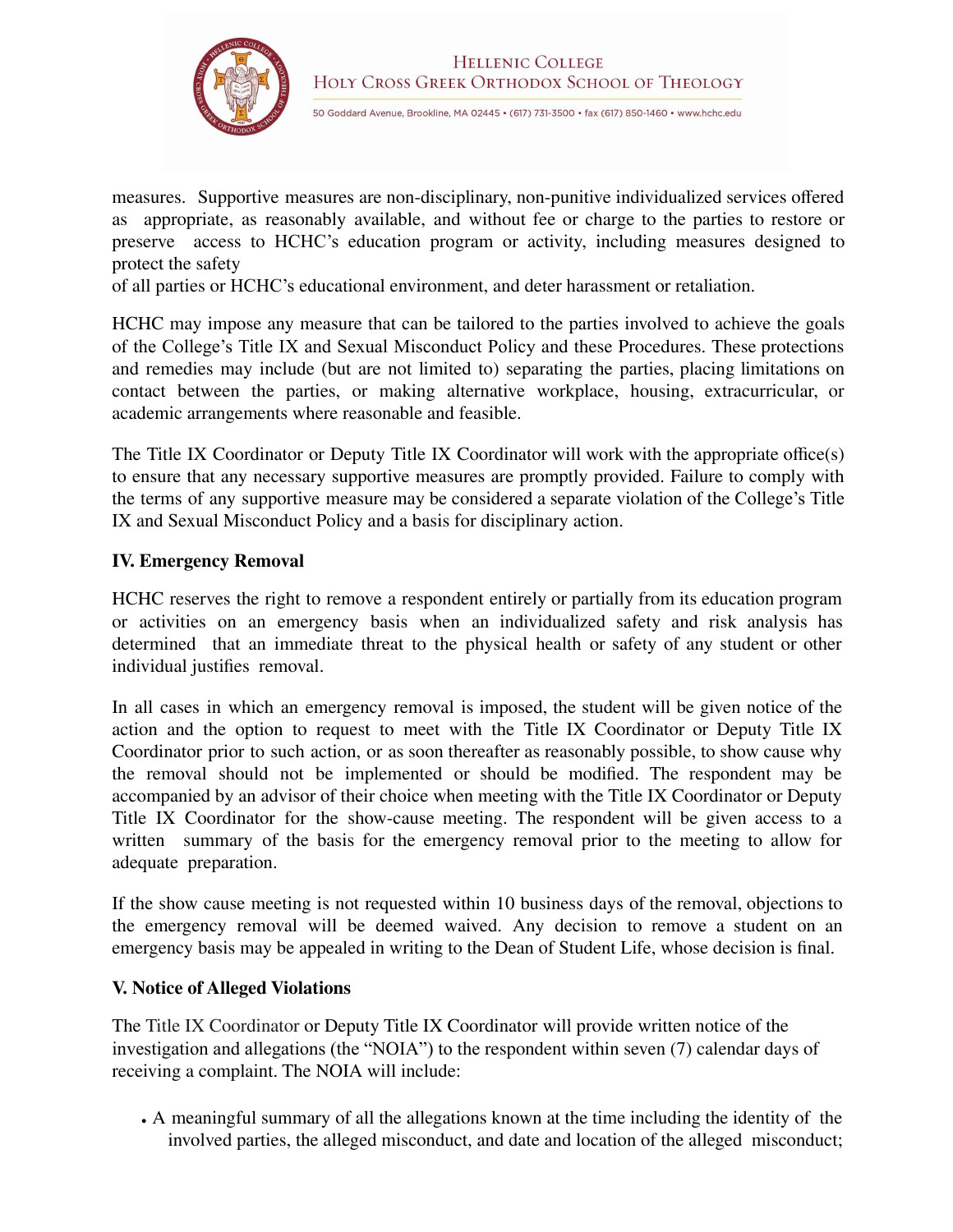

- A description of the College policies implicated and applicable procedures, including that the parties will be given an opportunity to inspect and review all directly related and/or relevant evidence;
- A list of possible disciplinary actions and remedies that could result;
- An explanation of the burden of proof and a statement that HCHC presumes the respondent is not responsible for the reported misconduct unless and until a determination of responsibility is made at the conclusion of the resolution process;
- A statement about HCHC's policy on retaliation;
- That each party may have an advisor of their choosing, who may be an attorney; and
- A statement informing the parties that the College's Title IX and Sexual Misconduct Policy prohibits knowingly making false statements, including knowingly submitting false information during the resolution process.

Amendments and updates to the NOIA may be made if additional allegations of a Policy violation arise as the investigation progresses and more information becomes available.

The NOIA may be delivered either in-person or emailed to the parties' College-issued email or designated accounts.

## **VI. Informal Resolution**

HCHC may permit the parties to engage in informal resolution of the complaint where the parties are interested in pursuing informal resolution, and HCHC determines that the matter is appropriate for informal resolution. Informal resolution may only proceed with the voluntary, written consent of the parties. Informal resolution is not available to resolve allegations that an employee engaged in sexual misconduct with a student.

If an agreement acceptable to HCHC and the parties is reached through the informal resolution process, the terms of the agreement are implemented, and the matter is considered resolved and closed. The matter cannot later become the subject of a formal adjudication process. If an agreement is not reached and the Title IX Coordinator or Deputy Title IX Coordinator determines that further action is necessary, or if the respondent fails to comply with the terms of the agreement, the matter may be referred for a formal investigation. At any time prior to the conclusion of the informal resolution process, the parties may withdraw and pursue the standard investigative and adjudicative process described in Sections X - XIV of these Procedures. When one of the parties withdraws from the informal resolution process, or the process is terminated for any other reason, any party statements or disclosures made during the informal resolution process may be considered in a subsequent formal investigation.

Please contact the Deputy Title IX Coordinator with any questions about the availability of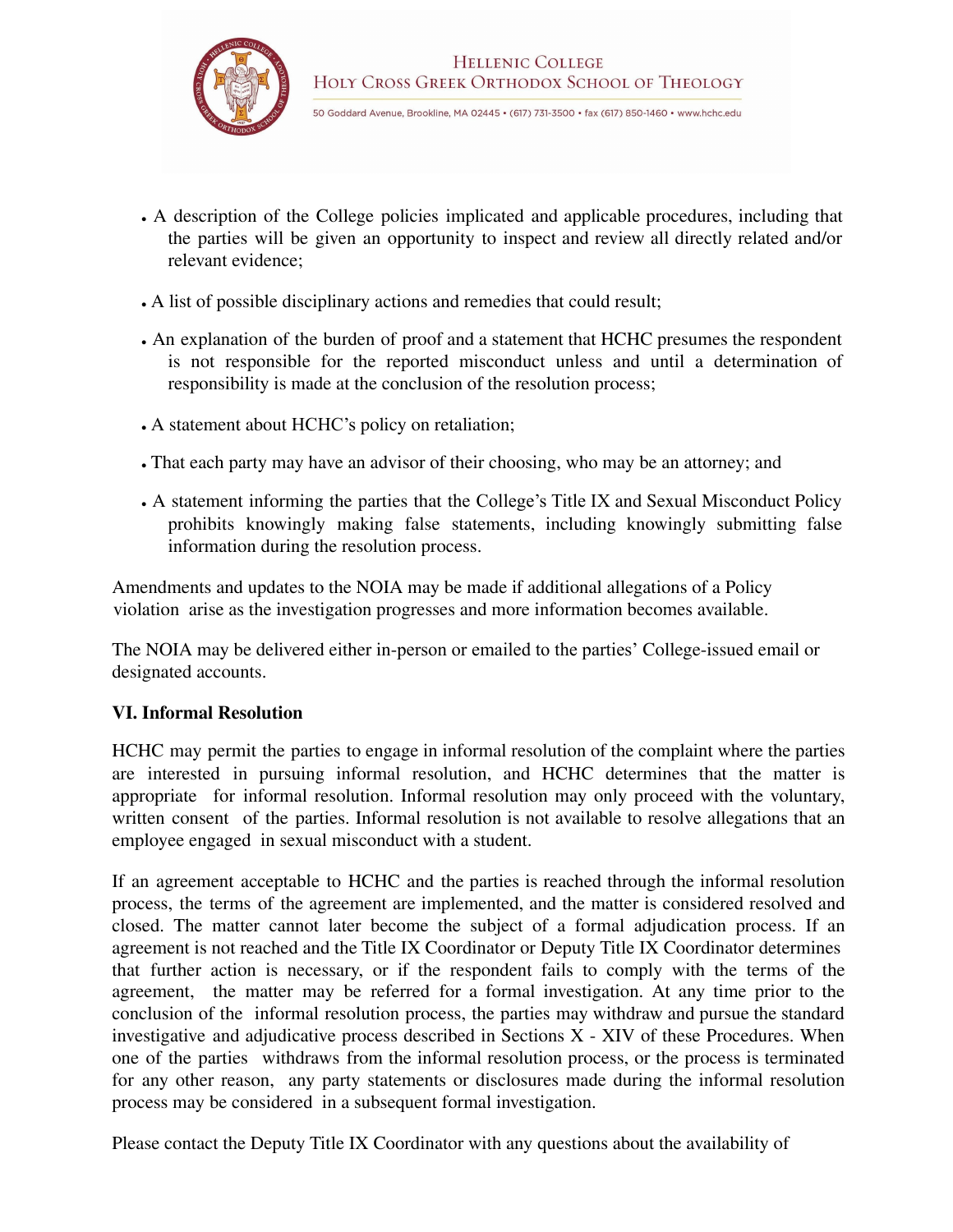

informal resolution options.

#### **VII. Advisors**

The parties may each have an advisor of their choice present with them for all meetings, interviews, and hearings within the resolution process. The parties may select whoever they wish to serve as their advisor as long as the advisor is available. This person may be, but is not required to be, an attorney. If a party does not select their own advisor, HCHC will make an advisor available to them at no charge. Although the parties are not required to have an advisor present throughout most of the resolution process, each party must have an advisor present for the hearing described in Section XIII.

The parties may be accompanied by their advisor in all meetings and interviews at which the party is entitled to be present. A party is not obligated to use the same advisor throughout the resolution process and may elect to change advisors. The parties are expected to provide timely notice to the Title IX Coordinator or Deputy Title IX Coordinator if they change advisors.

The parties are expected to ask and respond to questions on their own behalf throughout the investigation phase of the resolution process. Although the advisor generally may not speak on behalf of their advisee, the advisor may consult with their advisee, either privately as needed, or by conferring or passing notes during any resolution process meeting or interview. For longer or more involved discussions, the parties and their advisors should ask for breaks to allow for private consultation.

As discussed further in Section XIII, an advisor may ask relevant questions of the other party and any witnesses during a Title IX sexual harassment adjudication hearing, provided the advisor complies with the hearing's procedural rules.

#### **VIII. Withdrawal of Complaint**

Prior to a hearing, the complainant may withdraw their complaint. Although in some instances, withdrawal of the complaint will end the investigative process, HCHC may decide to move forward with a complaint in order to ensure the campus' safety. HCHC must inform both parties of its decision in a timely manner.

#### **IX. Acceptance of Responsibility**

At any point in the resolution process, the respondent may accept responsibility for the conduct alleged in the complaint. If the respondent accepts responsibility for all of the conduct alleged in the complaint, the process may proceed directly to determination of sanctions, either through a hearing or informal resolution (with the voluntary, written consent of the parties).

#### **X. Investigation**

All investigations are thorough, reliable, impartial, prompt, and fair. Investigations involve interviews with all relevant parties and witnesses, and obtaining available, relevant evidence. All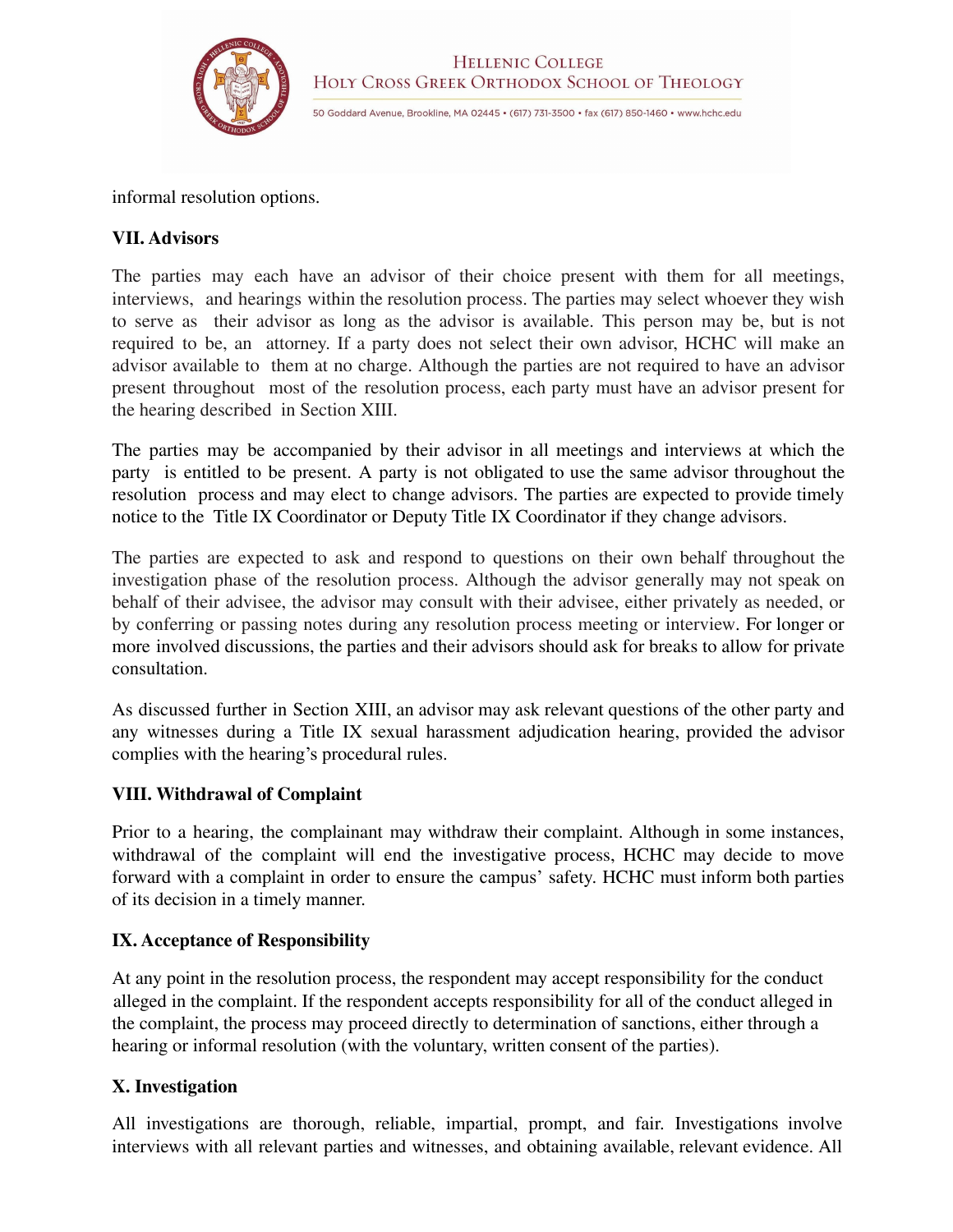

relevant evidence obtained, including evidence that supports that the respondent engaged in a policy violation and evidence that supports that the respondent did not engage in a policy violation, will be evaluated objectively. Credibility determinations will not be based solely on an individual's status or participation as a complainant, respondent, or witness.

All parties will have a full and fair opportunity throughout the investigation process, to suggest witnesses and questions, to provide evidence, and to review and respond to evidence.

## **A. Investigator**

At the outset of the resolution process, the Title IX Coordinator or Deputy Title IX Coordinator will appoint an Investigator to investigate the complainant's allegations. The Investigator will have specific training and experience investigating allegations of sexual misconduct, including training on how to determine issues of relevance, how to remain unbiased, the dynamics of sexual misconduct, the appropriate manner in which to receive and evaluate sensitive information, and the College's policies and procedures.

The Title IX Coordinator or Deputy Title IX Coordinator will also ensure that the Investigator has no actual or apparent conflicts of interest or disqualifying biases. The Investigator (and any individual involved in the resolution process including the Title IX Coordinator, Deputy Title IX Coordinator, Hearing Officer, or any person designated by the College to facilitate an informal resolution process) may not have a conflict of interest or bias for or against complainants or respondents generally or an individual complainant or respondent. The parties may, at any time during the resolution process, raise a concern regarding bias or conflict of interest, and the Title IX Coordinator or Deputy Title IX Coordinator will determine whether the concern is reasonable and supportable. If so, another Investigator will be assigned.

## **B. Investigation Process**

The Investigator will gather information from the parties and other individuals that may have relevant information regarding the complainant's allegations. The Investigator will take primary statements from the parties and ask follow-up questions. The Investigator may need to speak with the parties on more than one occasion during the course of the investigation.

The Investigator will also make a good faith effort to contact and interview any identified witnesses believed to have relevant information. The parties will have the opportunity to provide witness names to the Investigator; however, final decisions about whom to interview and what questions will be asked will be determined by the Investigator.

In addition, the Investigator will review any documents submitted by the parties, witnesses, and will determine whether to obtain other records or other information that may be relevant to the investigation. This includes, but is not limited to, police records, communications between the parties or witnesses, or other records containing potentially relevant information.

## **XI. Investigative Report and Responses**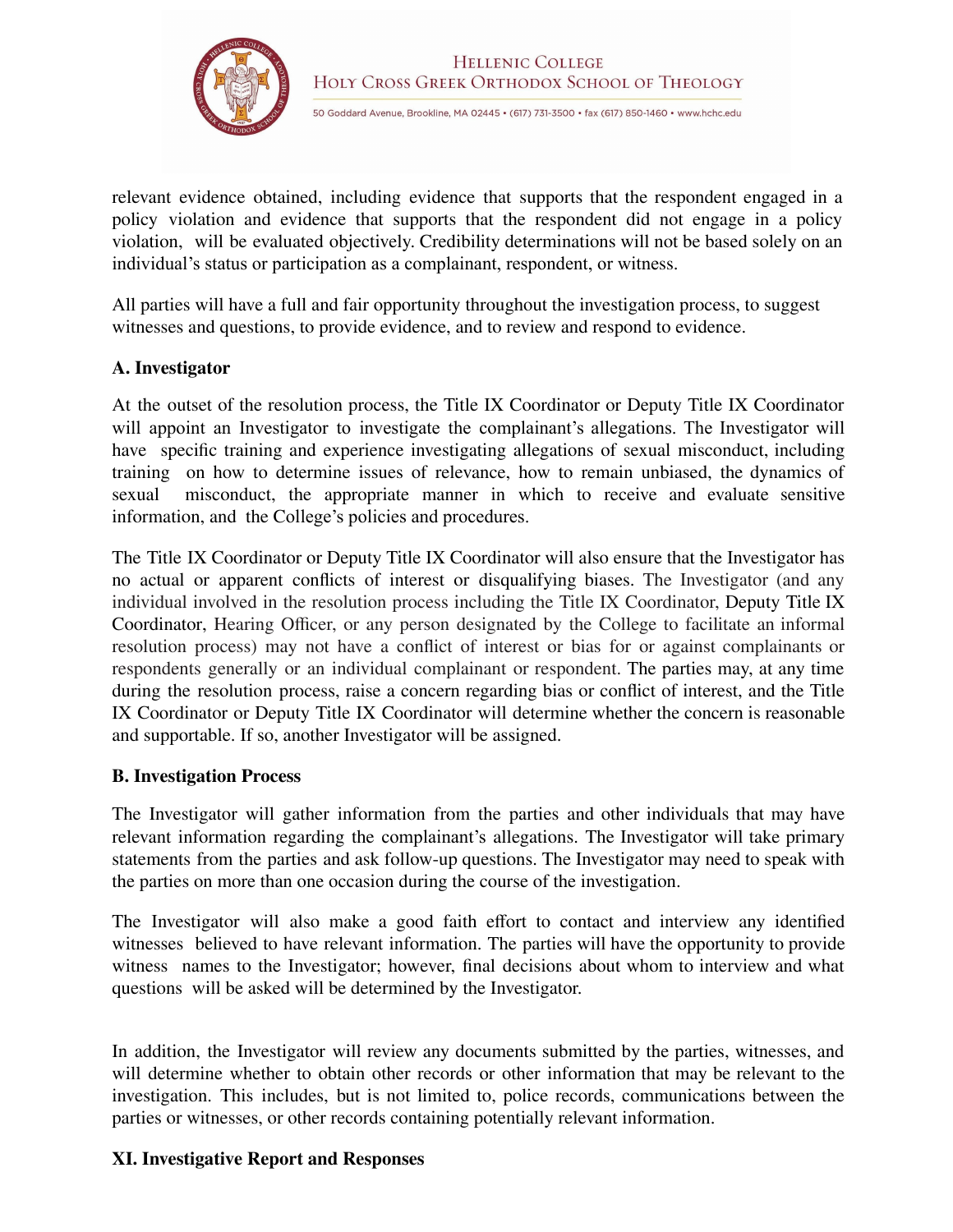

## **A. Preliminary Investigative Report and Party Responses**

At the conclusion of an investigation, the Investigator will prepare a Preliminary Investigative Report summarizing the relevant information they collected. This may include summaries of interviews with the parties and witnesses and analysis of documentary evidence.

The parties will receive a copy of the Preliminary Investigative Report and any associated exhibits, as well as any evidence the Investigator has collected that is not part of the Preliminary Investigative Report. The parties may submit an initial written response to the Preliminary Investigative Report, or the information the Investigator has collected but has not been included in the Preliminary Investigative Report, within 10 business days after the Preliminary Investigative Report was provided to them.

## **B. Final Report**

Following the receipt of the parties' initial written responses, or after the 10‐day comment period has lapsed without comment, the Investigator will address any identified factual inaccuracies or misunderstandings, as appropriate, and offer an assessment regarding the credibility of all testimony and the reliability of documentation in the Final Investigative Report. The Investigator will not make a determination as to whether or not a Policy violation occurred; that decision is reserved for the Hearing Officer.

At least 10 business days prior to a hearing, the Hearing Officer will send the parties and their advisors the Final Investigative Report for their review and provide them with an opportunity to submit a final written response. The parties' final written response, if any, must be provided to the Hearing Officer at least three days prior to the scheduled hearing.

## **XII. Determination of Hearing Process**

Provided that the complaint is not resolved through informal resolution, once the Final Investigative Report is shared with the parties, the Title IX Coordinator or Deputy Title IX Coordinator will refer the matter for a hearing.

If a complaint involves an allegation of Title IX sexual harassment, adjudication of the complaint will adhere to the Title IX Adjudication Process described in Section XIII. In cases involving allegations of both Title IX sexual harassment and non-Title IX sexual misconduct, the entire matter will be resolved through the Title IX Adjudication Process.

Under the following circumstances, a complaint will be dismissed for purposes of Title IX, and may be adjudicated using the Non-Title IX Sexual Misconduct Adjudication Process (described in Section XIV):

• The alleged conduct, if proven, would not constitute sexual harassment as defined by the Title IX regulations (see the College's Title IX and Sexual Misconduct Policy, Section  $V(A)$ : and/or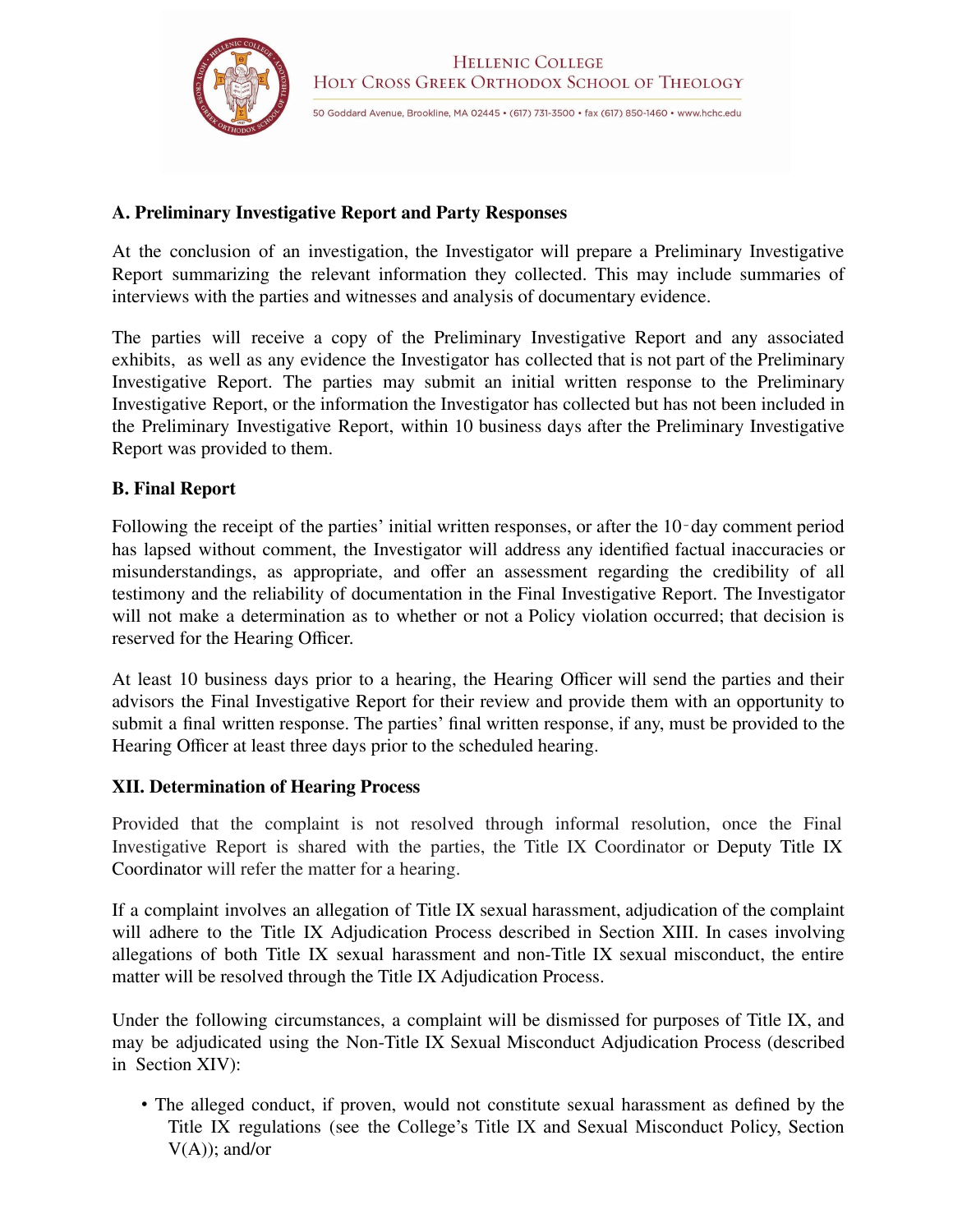

- The conduct did not occur in an educational program or activity controlled by the College (including buildings or property controlled by recognized student organizations), and/or the College does not have control over the respondent; and/or
- The conduct did not occur against a person in the United States; and/or
- At the time of filing a formal complaint, the complainant is not participating in or attempting to participate in the education program or activity of the College.

The Title IX Coordinator or Deputy Title IX Coordinator will promptly send the parties simultaneous written notice of any Title IX dismissals, the reason(s) therefore, and the hearing process that will be used to adjudicate the complaint. This notice will be provided no later than two (2) days following receipt of the parties' final written responses to the investigative report.

The decision to dismiss a complaint for purposes of Title IX may be appealed under certain circumstances, as discussed in Section XV.

## **XIII. Title IX Sexual Harassment Adjudication Process**

## **A. Hearing Officer**

The Title IX Coordinator or Deputy Title IX Coordinator will designate a single Hearing Officer to facilitate the hearing. The Hearing Officer will not have had any previous involvement with the investigation. The Title IX Coordinator or Deputy Title IX Coordinator may elect to have an alternate Hearing Officer sit in throughout the hearing process in the event that a substitute is needed for any reason.

Those who have served as Investigators will be witnesses in the hearing and may not serve as a Hearing Officer. The Title IX Coordinator, Deputy Title IX Coordinator, and those who are serving as advisors for any party also may not serve as the Hearing Officer in that matter.

The Hearing Officer will have received training on Title IX's definition of sexual harassment, the scope of the College's Title IX and Sexual Misconduct Policy and Title IX and Sexual Misconduct Adjudication Procedures, how to conduct a grievance process, how to serve impartially, any technology used at the live hearing, the evidentiary standard used in the resolution process, and relevance of questions and evidence.

## **B. Notice of Hearing**

No less than ten (10) business days prior to the hearing, the Title IX Coordinator, Deputy Title IX Coordinator, or Hearing Officer will send notice of the hearing to the parties. The notice will contain:

• A description of the alleged misconduct, a list of all policies allegedly violated, a description of the applicable procedures, and a statement of the potential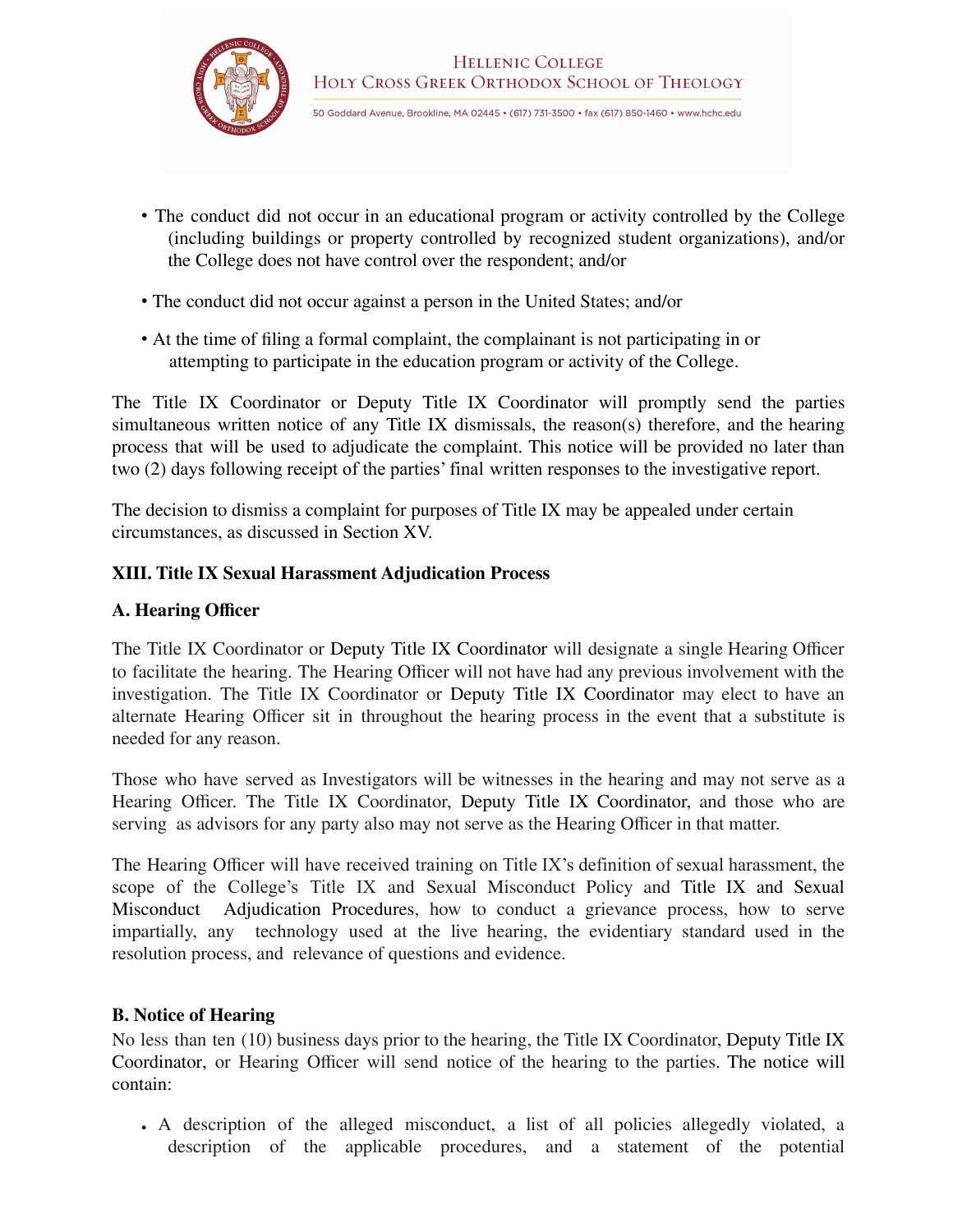

sanctions/responsive actions that could result.

- The time, date, and location of the hearing and a reminder that attendance is mandatory.
- A description of the technology that will be used to facilitate the hearing.
- Information about either parties' right to request that the live hearing occur with the parties located in separate rooms using technology that enables the Hearing Officer and parties to see and hear a party or witness answering questions. Such a request must be raised with the Title IX Coordinator or Deputy Title IX Coordinator at least five (5) business days prior to the hearing.
- A list of all those who will attend the hearing, along with an invitation to object to the Hearing Officer on the basis of demonstrated bias. This must be raised with the Title IX Coordinator in writing at least three (3) business days prior to the hearing. The Hearing Officer will only be removed if the Title IX Coordinator or Deputy Title IX Coordinator concludes that their bias or conflict of interest prevents an impartial hearing.
- A description of how the hearing will be recorded and how to access the recording for the parties after the hearing.
- A statement that if any party or witness does not appear at the scheduled hearing, the hearing may be held in their absence, and the party's or witness's testimony and any statements given prior to the hearing will not be considered by the Hearing Officer.
- Notification that the parties must have an advisor present. If a party does not have an advisor, they must notify the Title IX Coordinator or Deputy Title IX Coordinator, and the College will appoint one.
- A copy of all the materials provided to the Hearing Officer about the matter, unless they have been provided already.
- An invitation for the parties to submit an impact or mitigation of responsibility statement prior to the hearing to the Hearing Officer, which the Hearing Officer will review during any sanction determination.

## **C. Pre-Hearing Procedure**

The Hearing Officer, after any necessary consultation with the parties, Investigator, Title IX Coordinator, and/or Deputy Title IX Coordinator, will provide the names of the individuals who will be participating in the hearing, all pertinent documentary evidence, and the Final Investigative Report, to the parties at least ten (10) business days prior to the hearing. The Hearing Officer must recuse themselves if they find they cannot make an objective determination based on the identity of the participants.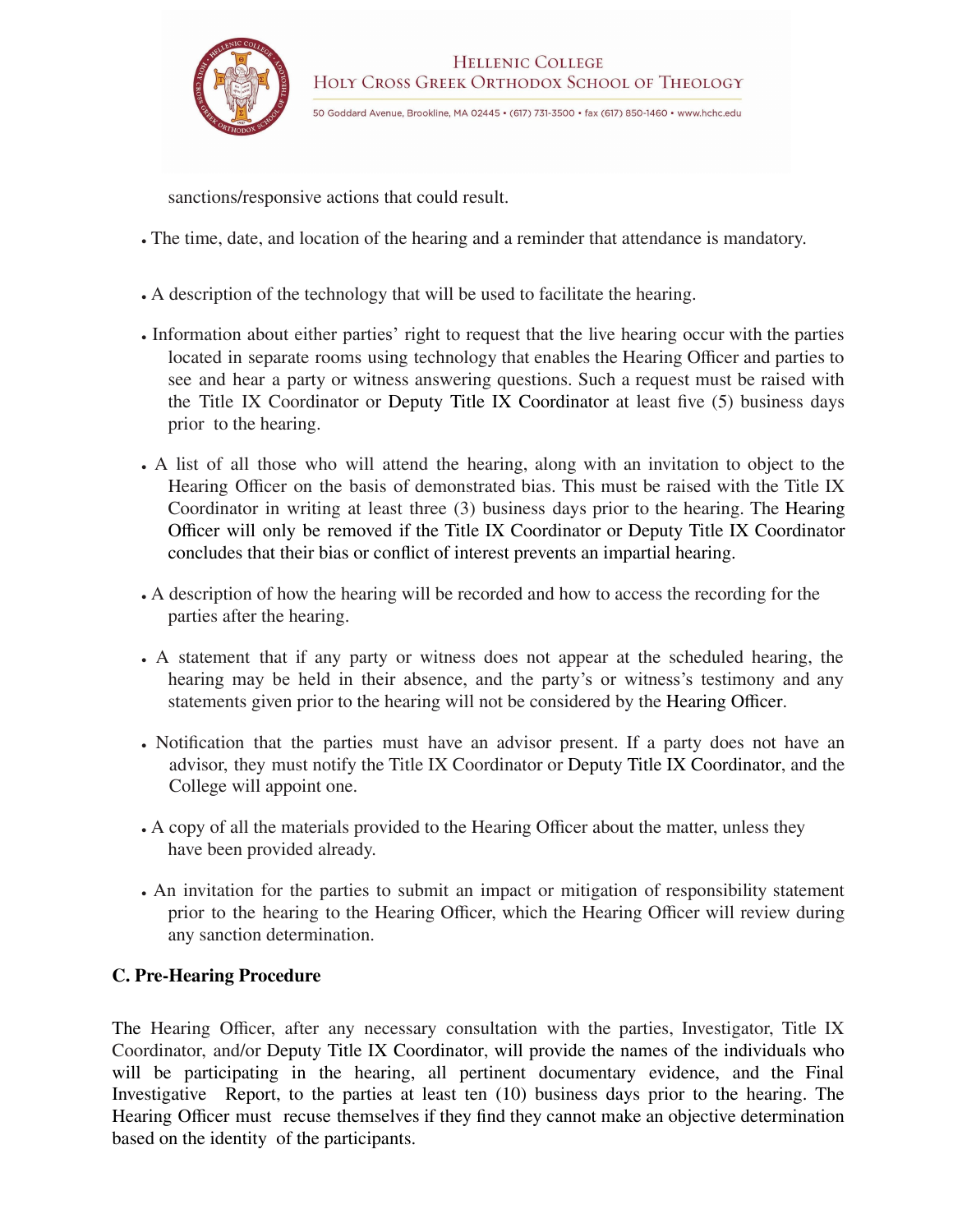

Any witness scheduled to participate in the hearing must have been first interviewed by the Investigator unless all parties and the Hearing Officer agree to the witness' participation in the hearing. The same holds for any evidence that is first offered at the hearing. If the parties and Hearing Officer do not assent to the admission of evidence newly offered at the hearing, the Hearing Officer may delay the hearing and instruct that the investigation needs to be re-opened to consider that evidence.

Either party may request to reschedule the hearing. Requests to reschedule must be submitted to the Title IX Coordinator or Deputy Title IX Coordinator as soon as possible (and at least three business days prior to the scheduled hearing) and specify the reasons for the request. The Title IX Coordinator or Deputy Title IX Coordinator will determine whether to grant the request and retains discretion to reschedule the hearing at any time for good cause.

## **D. Hearing Requirements**

## **1. Participants**

The only individuals who may be present at the hearing are the parties, their advisors, witnesses, and the Hearing Officer. Although the parties may be present throughout the proceedings, the witnesses will only be present at the hearing when they are being questioned. All people participating in the hearing remotely may be asked to certify to the Hearing Officer that no one else is present with them or otherwise in communication with them during the hearing.

## **2. Attendance**

If a party or any witness fails to attend a hearing, the hearing may be held in their absence, or it may be delayed as may be reasonably necessary to secure their participation. The decision whether to proceed or postpone the hearing will be made by the Hearing Officer in consultation with the Title IX Coordinator or Deputy Title IX Coordinator. If a party or witness chooses not to participate in the hearing and does not make themselves available for cross-examination, the Hearing Officer cannot rely on that person's prior oral or written statements in reaching their decision about responsibility.

## **3. Standard of Evidence**

The Hearing Officer will determine whether the respondent violated the College's Title IX and Sexual Misconduct Policy using a preponderance of the evidence standard. A preponderance of the evidence means that it is more likely than not that the respondent is responsible for the alleged violation(s).

## **4. Relevance**

Only relevant testimony and other evidence may be presented to the Hearing Officer and considered when making a determination of responsibility. Evidence is relevant if it tends to make a material fact more or less probable.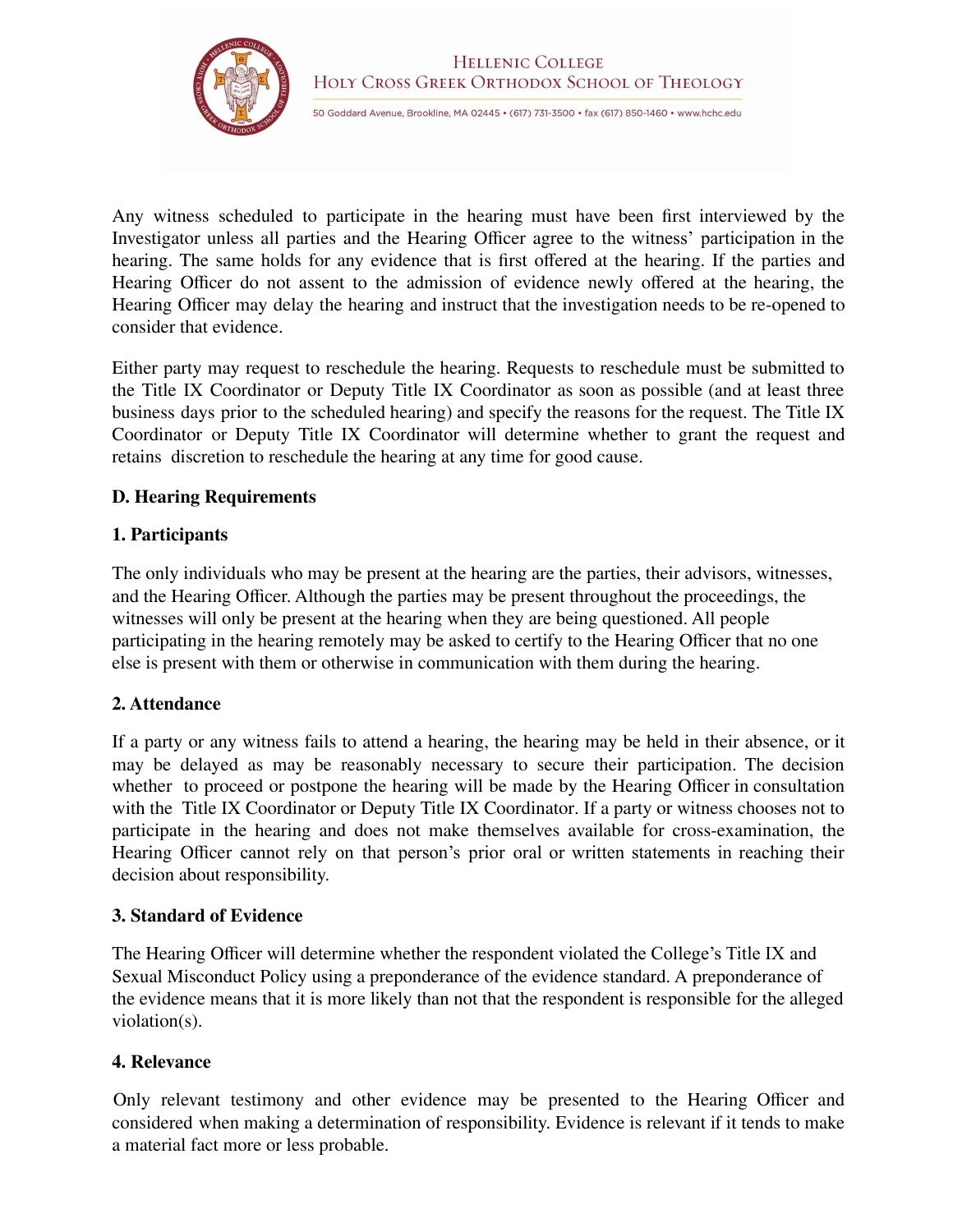

### **5. Recording Proceedings**

The College will make an audio or audiovisual recording of the hearing for reference by the Hearing Officer during deliberations and for review by the Dean of Student Life during any appeal. The College will also make the recording available to the parties for inspection and review upon request.

## **E. Conducting the Hearing**

#### **1. Introductions and Explanation of Procedure**

At the hearing's outset, the Hearing Officer will explain the hearing's procedures and provide an opportunity for the parties and their advisors to ask any procedural questions. The Hearing Officer will ask everyone to state their name and identify their role in the hearing. This will also include a final opportunity for challenge or recusal of the Hearing Officer on the basis of bias or conflict of interest.

The Hearing Officer will also remind the parties that the hearing is confidential, and that information received at the hearing should not be disclosed except as allowed by FERPA or other applicable law.

## **2. Investigator's Presentation of Final Report**

The Investigator will present a summary of the Final Investigative Report, including items that are contested and those that are not, and will be subject to questioning by the Hearing Officer and the parties.

#### **3. Testimony and Questioning**

After the Investigator presents their report and is questioned, the parties and witnesses may provide relevant information in turn, beginning with the complainant, and then in the order determined by the Hearing Officer. The parties and witnesses will submit to questioning by the Hearing Officer and then by the parties through their advisors.

All questions are subject to a relevance determination by the Hearing Officer, who will determine whether the question will be permitted, disallowed, or rephrased. In addition, questioning must adhere to the hearing's procedural rules as established by the Hearing Officer.

## **F. Deliberation, Finding of Responsibility, and Determination of Sanctions**

The Hearing Officer will deliberate in a closed session to determine whether the respondent is responsible or not responsible for the alleged policy violation(s). When there is a finding of responsibility on one or more of the allegations, the Hearing Officer may then consider any previously received party impact or mitigation statements in determining appropriate sanction(s).

The Hearing Officer will review the statements and will determine the appropriate sanctions in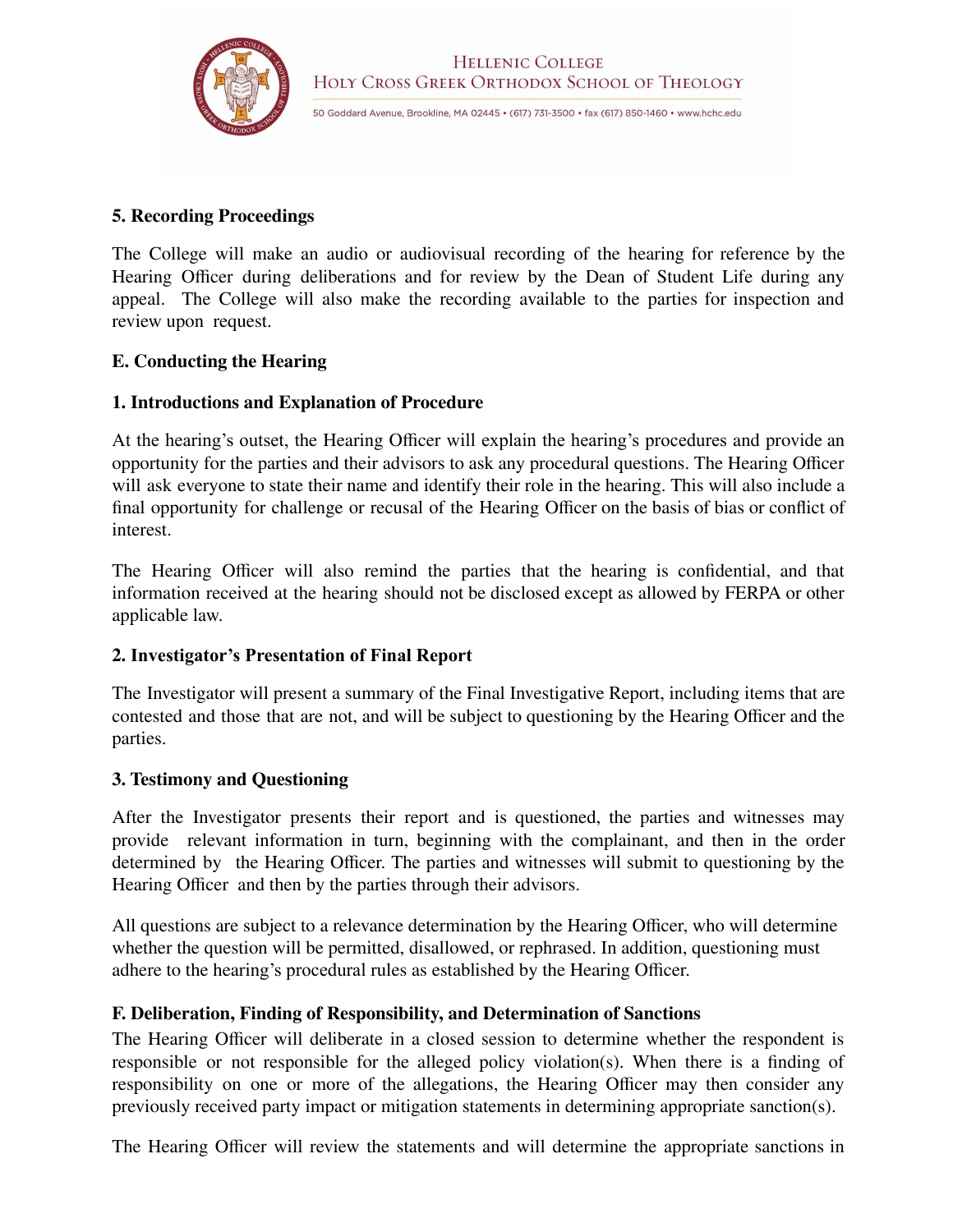

consultation with other appropriate administrators, as required. The Hearing Officer will then prepare a written deliberation statement and deliver it to the Title IX Coordinator or Deputy Title IX Coordinator, detailing the determination, rationale, the evidence used in support of the determination, the evidence not relied upon in the determination, credibility assessments, and any sanctions. This report must be submitted to the Title IX Coordinator or Deputy Title IX Coordinator within three (3) business days of the end of deliberations, unless the Title IX Coordinator or Deputy Title IX Coordinator grants an extension. If an extension is granted, the Title IX Coordinator or Deputy Title IX Coordinator will notify the parties.

#### **G. Notice of Outcome**

Using the deliberation statement, the Title IX Coordinator or Deputy Title IX Coordinator will prepare a Notice of Outcome. The Title IX Coordinator or Deputy Title IX Coordinator will then share the Notice of Outcome, including the final determination, rationale, and any applicable sanctions with the parties and their advisors within five (5) business days of receiving the Hearing Officer's deliberation statement.

The Notice of Outcome will articulate the specific policies reported to have been violated, including the relevant policy section, and will contain a description of the procedural steps taken by the College from the receipt of the misconduct report to the determination, including any and all notifications to the parties, interviews with parties and witnesses, site visits, methods used to obtain evidence, and hearings held.

The Notice of Outcome will also specify the finding on each alleged policy violation; the findings of fact that support the determination; conclusions regarding the application of the relevant policy to the facts at issue; a statement of, and rationale for, the result of each allegation to the extent HCHC is permitted to share such information under state or federal law; any sanctions issued; and any remedies provided to the complainant designed to ensure access to the College's educational or employment program or activity, to the extent the College is permitted to share such information under state or federal law.

The Notice of Outcome will also include the relevant procedures and grounds for appeal.

## **XIV. Non-Title IX Sexual Misconduct Adjudication Process**

## **A. Hearing Composition**

The Title IX Coordinator or Deputy Title IX Coordinator will designate a single Hearing Officer to facilitate the hearing. The Hearing Officer will have received training on issues related to sexual and gender-based harassment and other forms of sexual misconduct, the standard of evidence used, and on how to conduct a hearing that is fair and impartial and provides parties with notice and a meaningful opportunity to be heard. Those who have served as Investigators will be witnesses in the hearing and may not serve as a Hearing Officer.

## **B. Standard of Evidence**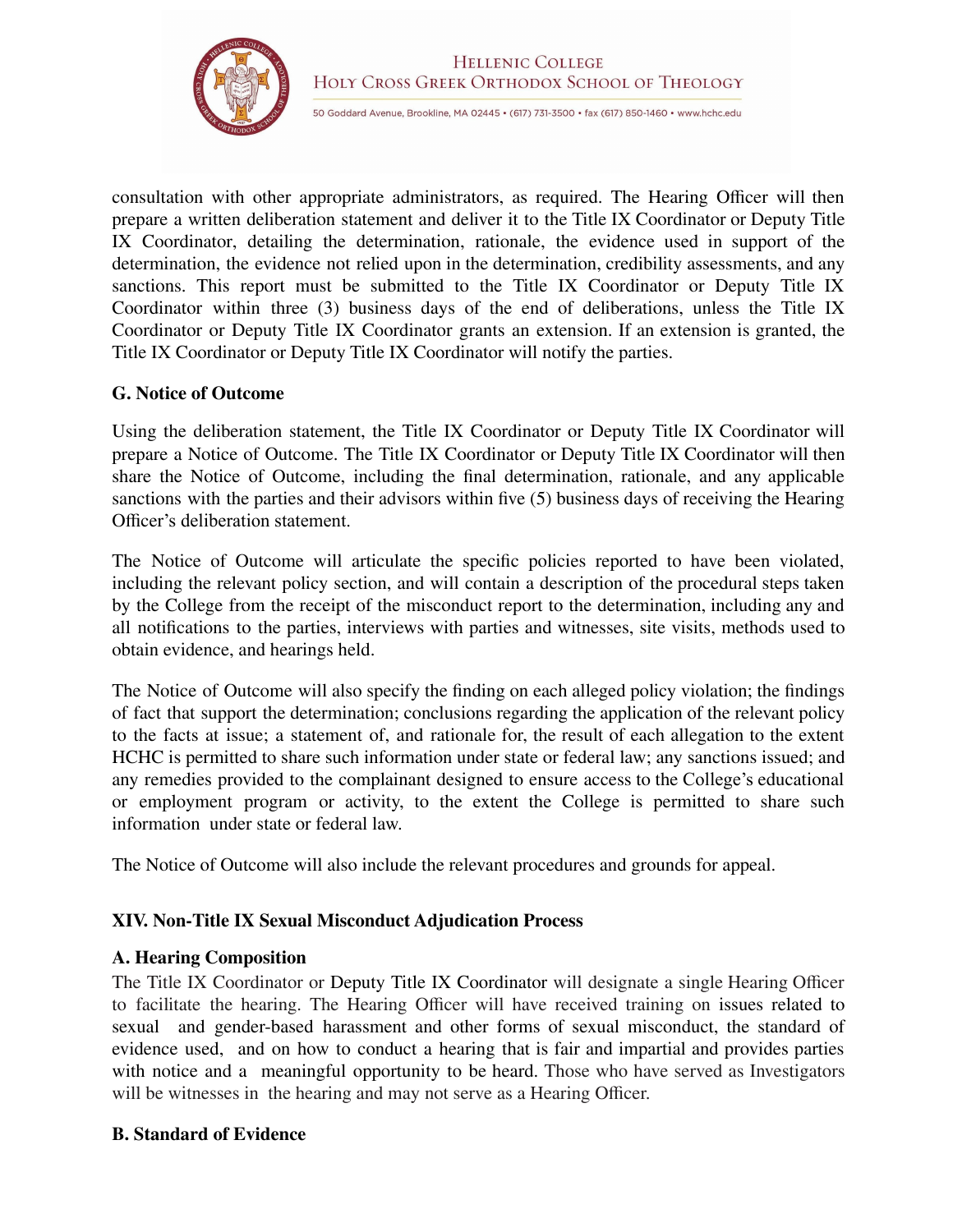

The Hearing Officer will determine whether the respondent violated the College's Title IX and Sexual Misconduct Policy using a preponderance of the evidence standard.

#### **C. Hearing**

The Hearing Officer will meet with the Investigator first to ask any questions they may have about the investigation or the Final Investigative Report. The Hearing Officer will then meet with the parties and their advisors individually (first the complainant, and then the respondent). Although advisors may be present when their advisee meets with the Hearing Officer, they may not actively participate in the hearing. The hearing serves as an opportunity for the parties to address the Hearing Officer in-person, privately, and the parties may address any information in the Final Investigative Report, their written responses to the report, or provide an impact or mitigation statement.

Each party will have the opportunity to be heard and respond to the Hearing Officer's questions. The parties may not directly question one another, although they may suggest questions for the Hearing Officer to ask the other party. These questions should be submitted in writing at least three (3) business days prior to the hearing. The Hearing Officer will use their discretion to determine whether they will ask these questions.

#### **D. Determination and Issuance of Sanctions**

The Hearing Officer will deliberate in a closed session to determine whether the respondent is responsible or not responsible for the alleged policy violation(s). When there is a finding of responsibility on one or more of the allegations, the Hearing Officer may then consider any previously submitted party impact statements in determining appropriate sanction(s). The Hearing Officer will review the statements and will determine the appropriate sanctions in consultation with other appropriate administrators, as required.

The Hearing Officer will then prepare a written deliberation statement and deliver it to the Title IX Coordinator or Deputy Title IX Coordinator, detailing the determination, rationale, the evidence used in support of its determination, the evidence not relied upon in its determination, credibility assessments, and any sanctions. This report must be submitted to the Title IX Coordinator or Deputy Title IX Coordinator within three (3) business days of the end of deliberations, unless the

Title IX Coordinator grants an extension. If an extension is granted, the Title IX Coordinator or Deputy Title IX Coordinator will notify the parties.

#### **E. Notice of Outcome**

After receiving the Hearing Officer's deliberation statement, the Title IX Coordinator or Deputy Title IX Coordinator will prepare a Notice of Outcome. The Title IX Coordinator or Deputy Title IX Coordinator will share the Notice of Outcome, including the final determination, rationale, and any applicable sanctions with the parties and their advisors within five (5) business days of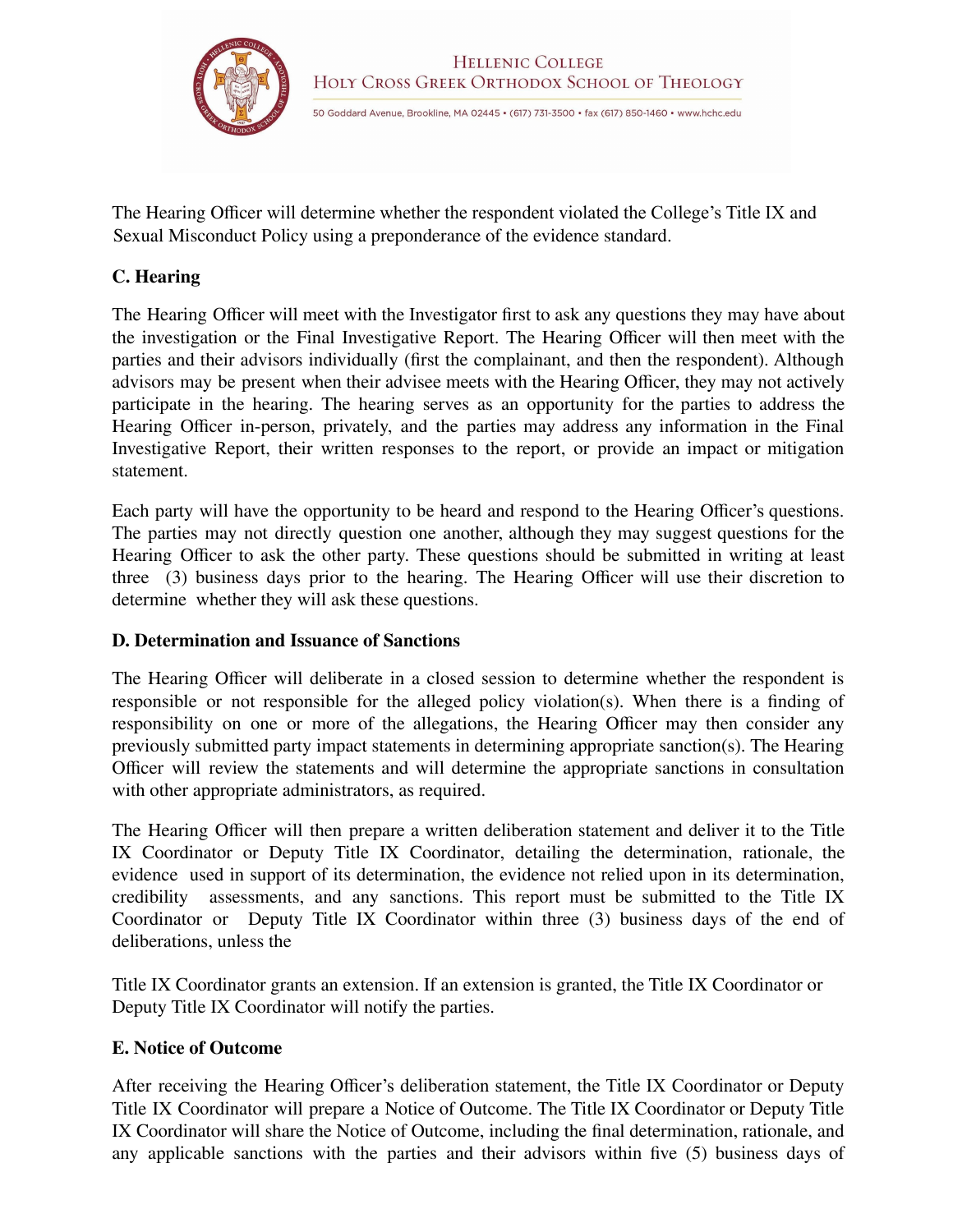

receiving the Hearing Officer's deliberation statement.

## **XV. Appeals**

Any party may file a written request for an appeal with the Dean of Student Life within seven (7) calendar days of the delivery of the Notice of Outcome or the dismissal of a formal complaint or any of the allegations therein. The parties will be notified in writing when an appeal is filed. Appeals are allowed on the following bases:

- There was a procedural irregularity that affected the outcome of the matter;
- There is new evidence that was not reasonably available at the time the determination regarding responsibility or dismissal was made, that could affect the outcome of the matter; and/or
- The Title IX Coordinator, Deputy Title IX Coordinator, Investigator, or Hearing Officer had a conflict of interest or bias for or against complainants or respondents generally or the individual complainant or respondent that affected the outcome of the matter.

If the Dean of Student Life determines there is grounds for an appeal, the parties will be notified in writing and a new Hearing Officer will be selected to review the written documentation, the record of the original hearing, and any pertinent documentation regarding the specific grounds for appeal. Both parties may submit a written statement in support of, or challenging, the Hearing Officer's determination or the complaint's dismissal. In limited circumstances, such as when an appeal is granted based on new evidence, an appeal may be remanded to the original Investigator and Hearing Officer for reconsideration.

An appeal is not an opportunity for the new Hearing Officer to substitute their judgment for that of the original Hearing Officer merely because they disagree with the finding or sanctions imposed. Decisions on appeal are to be deferential to the original decision, making changes to the finding only when there is clear error, and to the sanctions only if there is a compelling justification to do so.

The results of any appeal and the rationale for the result will be communicated simultaneously and in writing to the parties by the Title IX Coordinator or Deputy Title IX Coordinator. Once an appeal is decided, the outcome is final.

## **XVI. Sanctions**

Where there is a finding of responsibility, the sanctions and remedies that are indicated below may be considered by the Hearing Officer in accordance with these Procedures.

## **A. Student Sanctions**

The following are the typical sanctions that may be imposed upon students or organizations singly or in combination: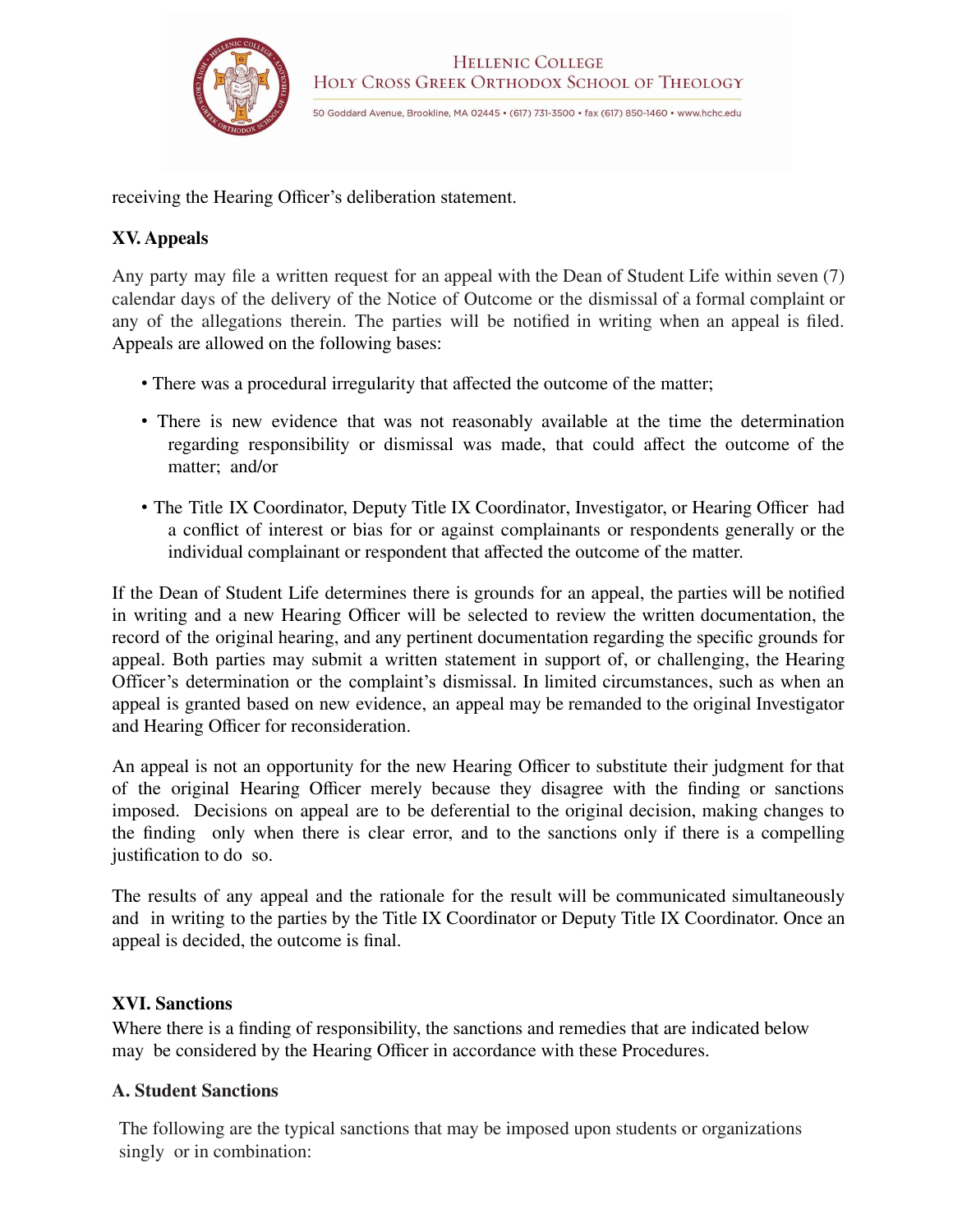

- *Warning:* A formal statement that the conduct was unacceptable and a warning that further violation of any College policy, procedure, or directive will result in more severe sanctions/responsive actions.
- *Required Counseling:* A mandate to meet with and engage in either College-sponsored or external counseling to better comprehend the misconduct and its effects.
- *Probation:* A written reprimand for violation of institutional policy, providing for more severe disciplinary sanctions in the event that the student or organization is found in violation of any institutional policy, procedure, or directive within a specified period of time.
- *Suspension:* Termination of student status for a definite period of time and/or until specific criteria are met.
- *Expulsion:* Permanent termination of student status and revocation of rights to be on campus for any reason or to attend College -sponsored events.
- *Withholding Diploma*: The College may withhold a student's diploma for a specified period of time and/or deny a student participation in commencement activities if the student has an allegation pending or as a sanction if the student is found responsible for an alleged violation.
- *Revocation of Degree:* The College reserves the right to revoke a degree previously awarded from the College for fraud, misrepresentation, and/or other violation of College policies, procedures, or directives in obtaining the degree, or for other serious violations committed by a student prior to graduation.
- *Organizational Sanctions*: Deactivation, loss of recognition, loss of some or all privileges for a specified period of time.
- *Other Actions:* In addition to or in place of the above sanctions, the College may assign any other sanctions as deemed appropriate.

#### **B. Employee Sanctions/Responsive Actions**

Responsive actions for an employee who is found responsible for a Policy violation include:

- Warning Verbal or Written
- Performance Improvement Plan/Management Process
- Enhanced supervision, observation, or review
- Required Counseling
- Required Training or Education
- Probation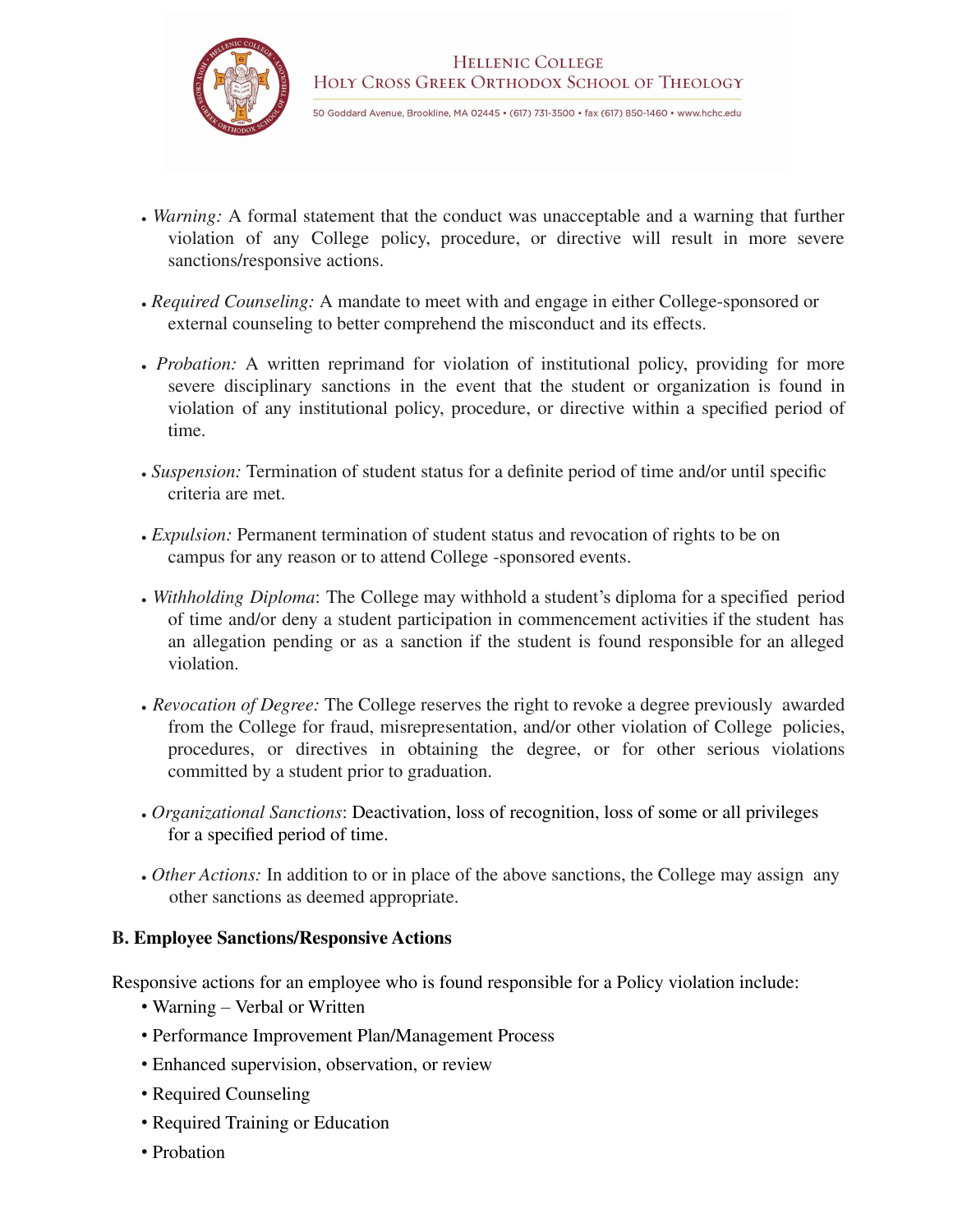

#### **HELLENIC COLLEGE** HOLY CROSS GREEK ORTHODOX SCHOOL OF THEOLOGY

50 Goddard Avenue, Brookline, MA 02445 • (617) 731-3500 • fax (617) 850-1460 • www.hchc.edu

- Denial of Pay Increase
- Loss of Oversight or Supervisory Responsibility
- Demotion
- Transfer
- Reassignment
- Delay of tenure track progress
- Assignment to new supervisor
- Restriction of stipends, research, and/or professional development resources •
- Suspension with pay
- Suspension without pay
- Termination
- Other Actions: In addition to or in place of the above sanctions/responsive actions, the College may assign any other responsive actions as deemed appropriate.

## **XVII. Time Frame for Adjudication**

The College will work in good faith to resolve investigations and adjudications within 90 business days. Any of the timeframes in these procedures may be extended by the College on its own or at the request of a party, or when extenuating circumstances exist, such as the complexity of the report, the availability of parties and witnesses to participate in the investigation, the availability of evidence, if a request for a formal investigation is made during or close to a College recess, and the like. If the time frames contained in these procedures must be extended, this will be communicated in writing to the parties along with the reason for the College's decision.

## **XVIII.Recordkeeping**

HCHC will maintain for a period of at least seven years records of:

• Each sexual misconduct investigation including any determination regarding responsibility and any audio or audiovisual recording or transcript required under federal regulation;

- Any disciplinary sanctions imposed on the respondent;
- Any remedies provided to the complainant;
- Any appeal and the appeal's result;
- Any informal resolution and the result therefrom;
- All materials used to train Title IX Coordinators, Investigators, Hearing Officers, and any person who facilitates an informal resolution process (these materials are also available at https://www.hchc.edu/compliance/ ; and https://atixa.org/2020-regulations-requirement

#### posting-of-training-materials/

• Any actions, including any supportive measures, taken in response to a report or formal complaint of sexual harassment.